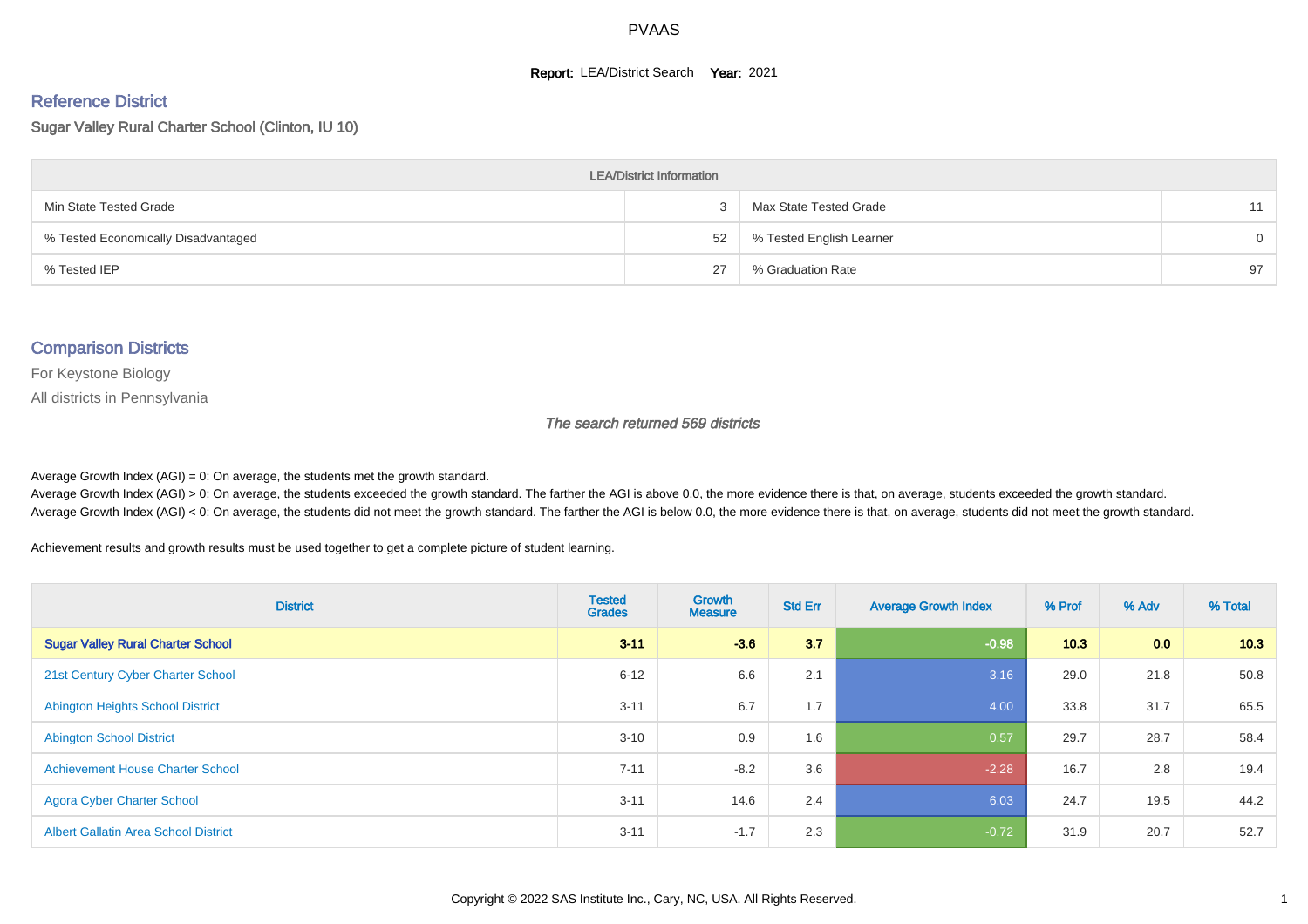| <b>District</b>                          | <b>Tested</b><br><b>Grades</b> | <b>Growth</b><br><b>Measure</b> | <b>Std Err</b> | <b>Average Growth Index</b> | % Prof | % Adv | % Total |
|------------------------------------------|--------------------------------|---------------------------------|----------------|-----------------------------|--------|-------|---------|
| <b>Sugar Valley Rural Charter School</b> | $3 - 11$                       | $-3.6$                          | 3.7            | $-0.98$                     | 10.3   | 0.0   | 10.3    |
| <b>Aliquippa School District</b>         | $3 - 11$                       | $-20.0$                         | 3.6            | $-5.54$                     | 1.7    | 0.0   | 1.7     |
| <b>Allegheny Valley School District</b>  | $3 - 11$                       | $-1.9$                          | 3.9            | $-0.48$                     | 31.8   | 11.4  | 43.2    |
| Allegheny-Clarion Valley School District | $3 - 10$                       | 12.3                            | 4.1            | 3.03                        | 33.3   | 19.0  | 52.4    |
| <b>Allentown City School District</b>    | $3 - 12$                       | $-16.9$                         | 1.4            | $-12.37$                    | 5.9    | 0.4   | 6.3     |
| <b>Altoona Area School District</b>      | $3 - 12$                       | 0.1                             | 1.5            | 0.07                        | 29.0   | 13.8  | 42.8    |
| Ambridge Area School District            | $3 - 12$                       | $-19.4$                         | 2.5            | $-7.64$                     | 23.2   | 5.6   | 28.9    |
| <b>Annville-Cleona School District</b>   | $3 - 12$                       | 1.1                             | 2.4            | 0.45                        | 34.8   | 13.6  | 48.5    |
| <b>Antietam School District</b>          | $3 - 10$                       | $-9.5$                          | 3.7            | $-2.57$                     | 20.9   | 1.5   | 22.4    |
| <b>Apollo-Ridge School District</b>      | $3 - 12$                       | 9.5                             | 3.0            | 3.23                        | 34.0   | 9.4   | 43.4    |
| <b>Armstrong School District</b>         | $3 - 11$                       | 9.8                             | 1.6            | 6.22                        | 32.8   | 24.6  | 57.4    |
| Aspira Bilingual Cyber Charter School    | $3 - 11$                       | 5.1                             | 5.8            | 0.87                        | 4.8    | 0.0   | 4.8     |
| <b>Athens Area School District</b>       | $3 - 11$                       | 2.6                             | 2.3            | 1.11                        | 34.9   | 12.3  | 47.3    |
| <b>Austin Area School District</b>       | $3 - 11$                       | 2.6                             | 6.0            | 0.43                        | 25.0   | 18.8  | 43.8    |
| <b>Avella Area School District</b>       | $3 - 12$                       | 1.6                             | 4.7            | 0.34                        | 34.8   | 7.2   | 42.0    |
| <b>Avon Grove Charter School</b>         | $3 - 11$                       | $9.8\,$                         | 3.1            | 3.18                        | 32.4   | 26.0  | 58.4    |
| <b>Avon Grove School District</b>        | $3 - 10$                       | 7.6                             | 1.4            | 5.29                        | 33.7   | 33.2  | 67.0    |
| <b>Avonworth School District</b>         | $3 - 10$                       | $-6.2$                          | 2.3            | $-2.68$                     | 35.9   | 14.1  | 50.0    |
| <b>Bald Eagle Area School District</b>   | $3 - 11$                       | 7.6                             | 2.5            | 3.00                        | 31.6   | 15.6  | 47.3    |
| <b>Baldwin-Whitehall School District</b> | $3 - 11$                       | $-5.5$                          | 1.9            | $-2.93$                     | 32.0   | 14.7  | 46.7    |
| <b>Bangor Area School District</b>       | $3 - 12$                       | $-1.2$                          | 2.0            | $-0.60$                     | 25.8   | 12.7  | 38.5    |
| <b>Beaver Area School District</b>       | $3 - 10$                       | $-3.0$                          | 2.5            | $-1.16$                     | 25.8   | 27.8  | 53.6    |
| <b>Bedford Area School District</b>      | $3 - 11$                       | 6.4                             | 2.4            | 2.68                        | 31.0   | 20.6  | 51.6    |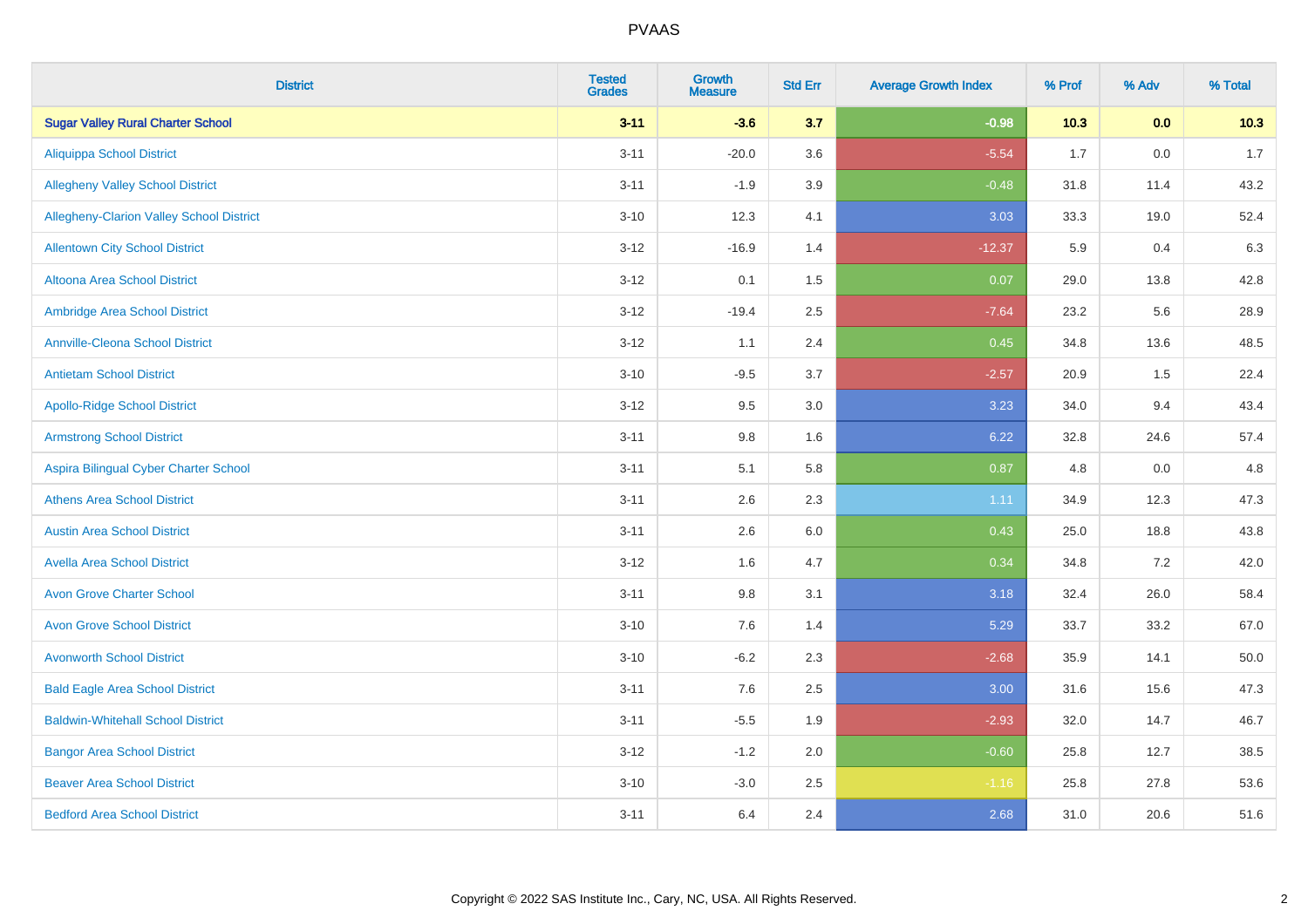| <b>District</b>                              | <b>Tested</b><br><b>Grades</b> | <b>Growth</b><br><b>Measure</b> | <b>Std Err</b> | <b>Average Growth Index</b> | % Prof | % Adv | % Total |
|----------------------------------------------|--------------------------------|---------------------------------|----------------|-----------------------------|--------|-------|---------|
| <b>Sugar Valley Rural Charter School</b>     | $3 - 11$                       | $-3.6$                          | 3.7            | $-0.98$                     | $10.3$ | 0.0   | 10.3    |
| <b>Belle Vernon Area School District</b>     | $3 - 11$                       | 11.1                            | 2.3            | 4.88                        | 31.6   | 25.4  | 57.1    |
| <b>Bellefonte Area School District</b>       | $3 - 11$                       | 6.7                             | 2.0            | 3.34                        | 28.8   | 21.5  | 50.2    |
| <b>Bellwood-Antis School District</b>        | $3 - 10$                       | $3.5\,$                         | 2.8            | 1.24                        | 40.9   | 19.4  | 60.2    |
| <b>Belmont Charter School</b>                | $3 - 10$                       | 2.2                             | 3.4            | 0.64                        | 5.3    | 1.8   | 7.0     |
| <b>Bensalem Township School District</b>     | $3 - 11$                       | $1.0\,$                         | 1.6            | 0.63                        | 24.3   | 10.7  | 34.9    |
| <b>Benton Area School District</b>           | $3 - 10$                       | 8.1                             | 4.0            | 2.01                        | 35.7   | 28.6  | 64.3    |
| <b>Bentworth School District</b>             | $3 - 11$                       | 7.0                             | 3.0            | 2.36                        | 26.6   | 17.0  | 43.6    |
| <b>Berlin Brothersvalley School District</b> | $3 - 11$                       | 19.6                            | 4.0            | 4.93                        | 28.3   | 41.3  | 69.6    |
| <b>Bermudian Springs School District</b>     | $3 - 11$                       | $2.5\,$                         | 2.4            | 1.05                        | 31.8   | 23.5  | 55.3    |
| <b>Berwick Area School District</b>          | $3 - 11$                       | $-6.9$                          | 2.4            | $-2.84$                     | 22.3   | 11.5  | 33.8    |
| <b>Bethel Park School District</b>           | $3 - 11$                       | $-4.4$                          | 1.7            | $-2.62$                     | 40.1   | 27.3  | 67.4    |
| <b>Bethlehem Area School District</b>        | $3 - 11$                       | $-4.5$                          | 1.1            | $-3.91$                     | 20.4   | 11.3  | 31.7    |
| <b>Bethlehem-Center School District</b>      | $3 - 10$                       | 2.1                             | 3.5            | 0.59                        | 32.3   | 4.6   | 36.9    |
| <b>Big Beaver Falls Area School District</b> | $3 - 11$                       | $-17.9$                         | 2.8            | $-6.27$                     | 9.4    | 2.8   | 12.2    |
| <b>Big Spring School District</b>            | $3 - 11$                       | $-9.8$                          | 2.3            | $-4.32$                     | 23.6   | 12.9  | 36.5    |
| <b>Blackhawk School District</b>             | $3 - 11$                       | 2.0                             | 2.3            | 0.87                        | 34.6   | 20.7  | 55.3    |
| <b>Blacklick Valley School District</b>      | $3 - 11$                       | $-0.9$                          | 3.9            | $-0.23$                     | 7.7    | 7.7   | 15.4    |
| <b>Blairsville-Saltsburg School District</b> | $3 - 11$                       | $-7.5$                          | 2.8            | $-2.67$                     | 20.1   | 8.2   | 28.3    |
| <b>Bloomsburg Area School District</b>       | $3 - 10$                       | 4.3                             | 3.4            | 1.26                        | 36.5   | 20.6  | 57.1    |
| <b>Blue Mountain School District</b>         | $3 - 10$                       | 12.2                            | 2.1            | 5.81                        | 30.7   | 26.1  | 56.8    |
| <b>Blue Ridge School District</b>            | $3 - 11$                       | 8.3                             | 3.7            | 2.24                        | 29.6   | 9.3   | 38.9    |
| <b>Boyertown Area School District</b>        | $3 - 11$                       | $-2.9$                          | 1.4            | $-2.06$                     | 30.8   | 22.6  | 53.4    |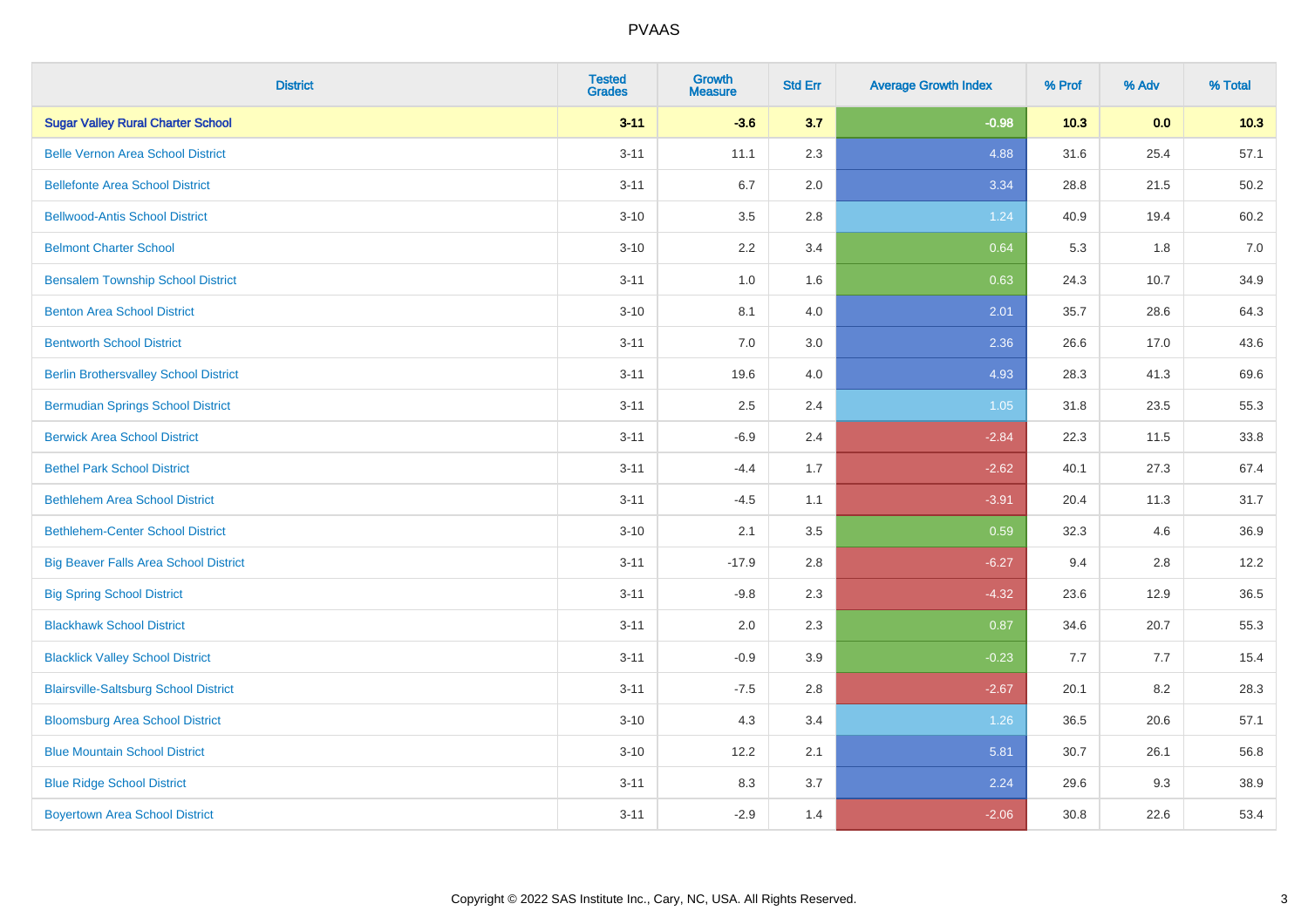| <b>District</b>                                 | <b>Tested</b><br><b>Grades</b> | <b>Growth</b><br><b>Measure</b> | <b>Std Err</b> | <b>Average Growth Index</b> | % Prof | % Adv | % Total |
|-------------------------------------------------|--------------------------------|---------------------------------|----------------|-----------------------------|--------|-------|---------|
| <b>Sugar Valley Rural Charter School</b>        | $3 - 11$                       | $-3.6$                          | 3.7            | $-0.98$                     | 10.3   | 0.0   | 10.3    |
| Boys Latin Of Philadelphia Charter School       | $6 - 12$                       | $-8.0$                          | 2.7            | $-3.02$                     | 1.4    | 0.0   | 1.4     |
| <b>Bradford Area School District</b>            | $3 - 12$                       | $-1.8$                          | 2.3            | $-0.79$                     | 31.2   | 16.7  | 47.9    |
| <b>Brandywine Heights Area School District</b>  | $3 - 11$                       | 5.8                             | 2.6            | 2.27                        | 27.7   | 28.6  | 56.2    |
| <b>Brentwood Borough School District</b>        | $3 - 11$                       | 1.3                             | 3.0            | 0.44                        | 20.2   | 16.0  | 36.2    |
| <b>Bristol Borough School District</b>          | $3 - 12$                       | $-5.9$                          | 2.9            | $-2.00$                     | 27.8   | 3.3   | 31.1    |
| <b>Bristol Township School District</b>         | $3 - 11$                       | $-7.4$                          | 1.4            | $-5.32$                     | 13.8   | 4.6   | 18.4    |
| <b>Brockway Area School District</b>            | $3 - 11$                       | $-0.4$                          | 3.5            | $-0.11$                     | 41.2   | 13.8  | 55.0    |
| <b>Brookville Area School District</b>          | $3 - 11$                       | 6.8                             | 3.1            | 2.19                        | 46.1   | 14.6  | 60.7    |
| <b>Brownsville Area School District</b>         | $3 - 12$                       | 3.9                             | 3.8            | 1.04                        | 22.0   | 8.5   | 30.5    |
| <b>Bucks County Technical High School</b>       | $9 - 10$                       | $-2.9$                          | 2.2            | $-1.29$                     | 27.7   | 10.4  | 38.2    |
| <b>Burgettstown Area School District</b>        | $3 - 11$                       | $-11.2$                         | 3.2            | $-3.46$                     | 16.0   | 2.7   | 18.7    |
| <b>Burrell School District</b>                  | $3 - 11$                       | $-1.5$                          | 3.3            | $-0.44$                     | 27.8   | 17.7  | 45.6    |
| <b>Butler Area School District</b>              | $3 - 11$                       | $-14.1$                         | 1.5            | $-9.60$                     | 26.4   | 11.1  | 37.5    |
| California Area School District                 | $3 - 10$                       | $-13.7$                         | 4.5            | $-3.06$                     | 41.7   | 16.7  | 58.3    |
| <b>Cambria Heights School District</b>          | $3 - 10$                       | $-6.2$                          | 2.9            | $-2.11$                     | 25.0   | 13.0  | 38.0    |
| <b>Cameron County School District</b>           | $3 - 12$                       | $-5.0$                          | 4.4            | $-1.12$                     | 34.9   | 4.8   | 39.7    |
| <b>Camp Hill School District</b>                | $3 - 12$                       | 20.7                            | 2.9            | 7.00                        | 32.3   | 41.4  | 73.7    |
| <b>Canon-Mcmillan School District</b>           | $3 - 11$                       | $-5.0$                          | $1.5$          | $-3.25$                     | 30.8   | 28.5  | 59.3    |
| <b>Canton Area School District</b>              | $3 - 11$                       | 8.4                             | 2.9            | 2.92                        | 13.8   | 23.0  | 36.8    |
| Capital Area School for the Arts Charter School | $9 - 11$                       | 14.2                            | 4.5            | 3.13                        | 27.5   | 30.0  | 57.5    |
| <b>Carbon Career &amp; Technical Institute</b>  | $9 - 11$                       | $-9.3$                          | 3.2            | $-2.92$                     | 19.6   | 2.2   | 21.7    |
| <b>Carbondale Area School District</b>          | $3 - 10$                       | $-2.8$                          | 3.2            | $-0.87$                     | 27.5   | 2.9   | 30.4    |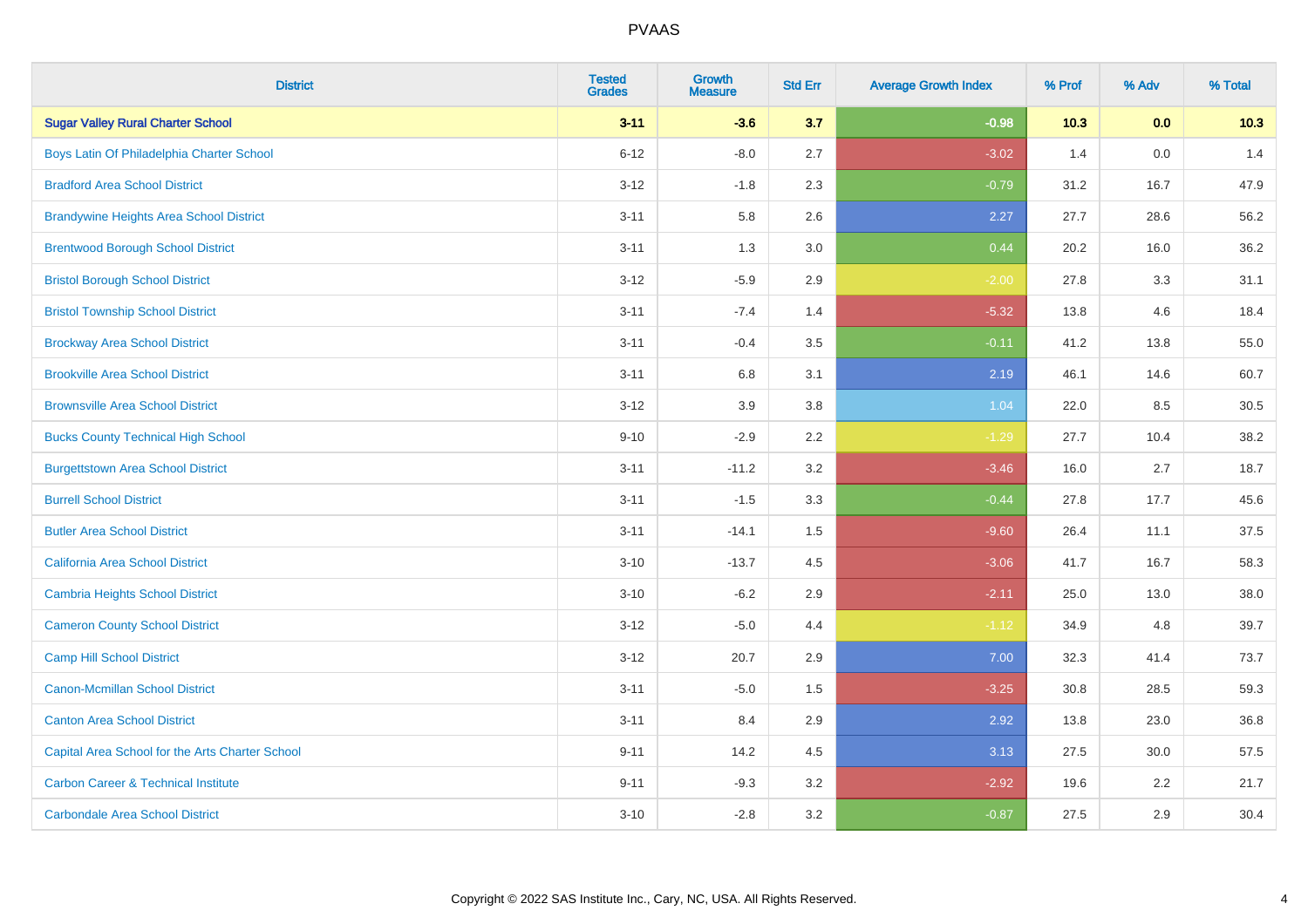| <b>District</b>                                         | <b>Tested</b><br><b>Grades</b> | <b>Growth</b><br><b>Measure</b> | <b>Std Err</b> | <b>Average Growth Index</b> | % Prof | % Adv | % Total |
|---------------------------------------------------------|--------------------------------|---------------------------------|----------------|-----------------------------|--------|-------|---------|
| <b>Sugar Valley Rural Charter School</b>                | $3 - 11$                       | $-3.6$                          | 3.7            | $-0.98$                     | 10.3   | 0.0   | 10.3    |
| <b>Carlisle Area School District</b>                    | $3 - 11$                       | $-5.2$                          | 1.7            | $-2.99$                     | 28.0   | 19.3  | 47.3    |
| <b>Carlynton School District</b>                        | $3 - 11$                       | $-2.0$                          | 3.2            | $-0.62$                     | 27.9   | 5.2   | 33.1    |
| <b>Carmichaels Area School District</b>                 | $3 - 10$                       | $-7.0$                          | 3.1            | $-2.30$                     | 17.8   | 9.6   | 27.4    |
| Catasauqua Area School District                         | $3 - 12$                       | $-7.3$                          | 2.8            | $-2.58$                     | 27.1   | 11.2  | 38.3    |
| <b>Centennial School District</b>                       | $3 - 10$                       | 1.5                             | 1.5            | 0.98                        | 23.6   | 12.4  | 36.0    |
| Center For Student Learning Charter School At Pennsbury | $6 - 12$                       | $-3.3$                          | 6.0            | $-0.55$                     | 23.1   | 0.0   | 23.1    |
| <b>Central Bucks School District</b>                    | $3 - 11$                       | 15.5                            | 0.9            | 17.94                       | 34.8   | 41.4  | 76.2    |
| <b>Central Cambria School District</b>                  | $3 - 11$                       | $-12.7$                         | 2.3            | $-5.61$                     | 19.4   | 7.4   | 26.9    |
| <b>Central Columbia School District</b>                 | $3-12$                         | 0.3                             | 2.3            | 0.12                        | 25.4   | 37.6  | 63.0    |
| <b>Central Dauphin School District</b>                  | $3 - 11$                       | $-5.2$                          | 1.2            | $-4.24$                     | 29.3   | 8.7   | 38.0    |
| <b>Central Fulton School District</b>                   | $3 - 11$                       | $-13.3$                         | 3.2            | $-4.20$                     | 18.1   | 9.7   | 27.8    |
| <b>Central Greene School District</b>                   | $3 - 11$                       | $-0.4$                          | 2.5            | $-0.15$                     | 27.8   | 14.8  | 42.6    |
| <b>Central Valley School District</b>                   | $3 - 10$                       | 4.7                             | 2.6            | 1.83                        | 37.8   | 18.5  | 56.3    |
| <b>Central York School District</b>                     | $3-12$                         | 12.9                            | 1.5            | 8.64                        | 31.4   | 24.1  | 55.5    |
| <b>Chambersburg Area School District</b>                | $3 - 11$                       | $-5.6$                          | 1.3            | $-4.42$                     | 24.2   | 15.2  | 39.4    |
| <b>Charleroi School District</b>                        | $3 - 11$                       | $-4.3$                          | 2.7            | $-1.55$                     | 22.2   | 15.9  | 38.1    |
| <b>Chartiers Valley School District</b>                 | $3 - 11$                       | $-9.1$                          | 2.1            | $-4.23$                     | 20.7   | 17.4  | 38.0    |
| <b>Chartiers-Houston School District</b>                | $3 - 10$                       | $-16.5$                         | 3.5            | $-4.79$                     | 26.3   | 6.6   | 32.9    |
| <b>Cheltenham School District</b>                       | $3 - 11$                       | $-17.6$                         | 2.0            | $-8.74$                     | 24.4   | 8.3   | 32.6    |
| <b>Chester Charter Scholars Academy Charter School</b>  | $3 - 12$                       | $-6.2$                          | 3.3            | $-1.88$                     | 2.2    | 0.0   | 2.2     |
| <b>Chester-Upland School District</b>                   | $3 - 11$                       | $-3.6$                          | 2.6            | $-1.38$                     | 1.6    | 0.0   | 1.6     |
| <b>Chestnut Ridge School District</b>                   | $3 - 12$                       | 4.0                             | 2.9            | 1.38                        | 33.2   | 11.0  | 44.2    |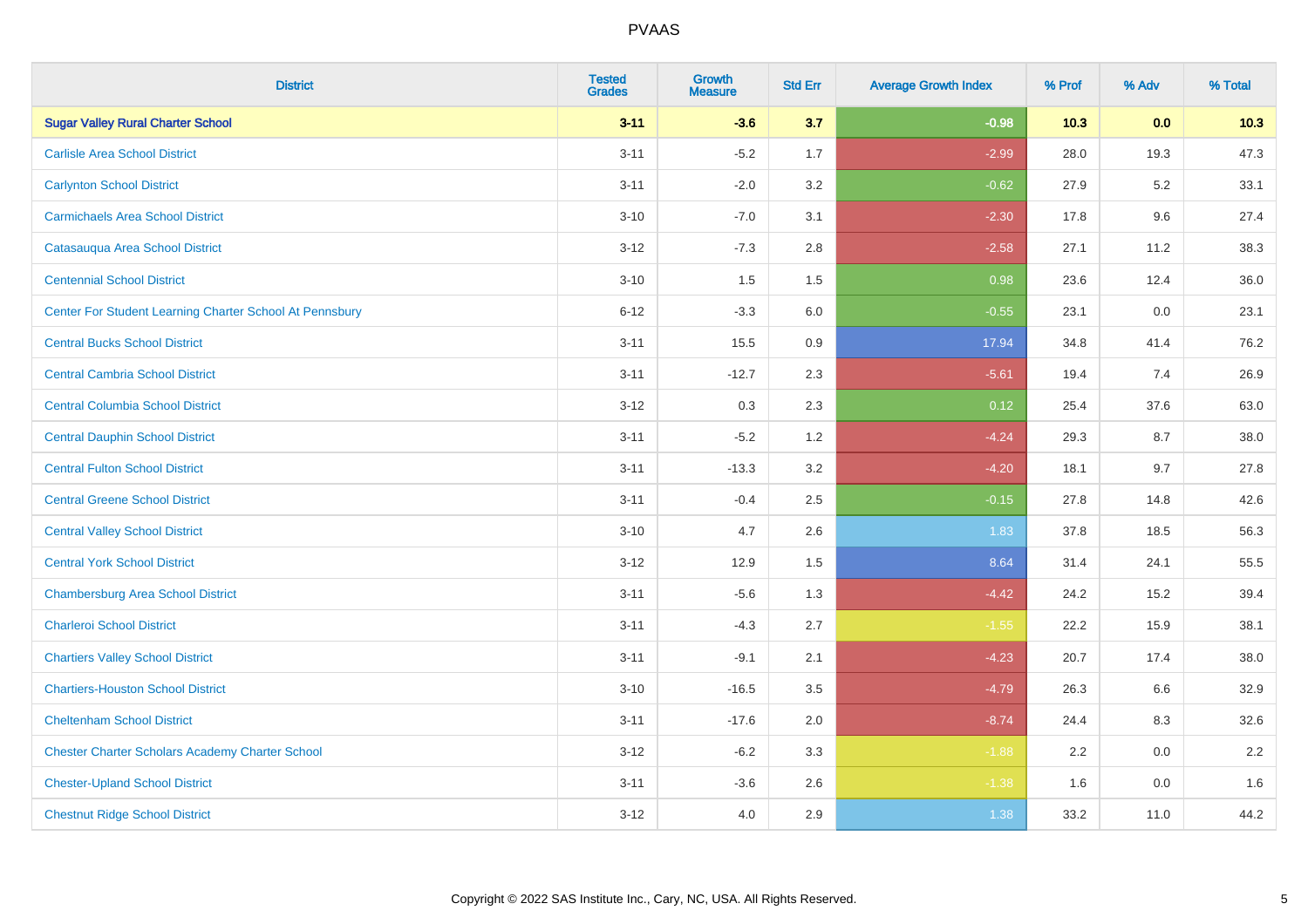| <b>District</b>                                    | <b>Tested</b><br><b>Grades</b> | <b>Growth</b><br><b>Measure</b> | <b>Std Err</b> | <b>Average Growth Index</b> | % Prof  | % Adv   | % Total |
|----------------------------------------------------|--------------------------------|---------------------------------|----------------|-----------------------------|---------|---------|---------|
| <b>Sugar Valley Rural Charter School</b>           | $3 - 11$                       | $-3.6$                          | 3.7            | $-0.98$                     | 10.3    | 0.0     | 10.3    |
| <b>Chichester School District</b>                  | $3 - 11$                       | $-1.8$                          | 4.2            | $-0.44$                     | 40.0    | 14.0    | 54.0    |
| <b>City CHS</b>                                    | $10 - 11$                      | $-5.6$                          | 2.4            | $-2.34$                     | 15.9    | 1.5     | 17.4    |
| <b>Clairton City School District</b>               | $3 - 11$                       | $-1.6$                          | $5.0\,$        | $-0.32$                     | $3.8\,$ | 0.5     | 4.4     |
| <b>Clarion Area School District</b>                | $3 - 11$                       | 3.2                             | 3.7            | 0.88                        | 31.7    | 13.3    | 45.0    |
| <b>Clarion-Limestone Area School District</b>      | $3 - 12$                       | $-10.0$                         | 3.6            | $-2.76$                     | 28.3    | 20.0    | 48.3    |
| <b>Claysburg-Kimmel School District</b>            | $3 - 11$                       | $-1.2$                          | 5.2            | $-0.22$                     | 5.0     | $0.0\,$ | $5.0$   |
| <b>Clearfield Area School District</b>             | $3 - 10$                       | $-1.3$                          | 3.7            | $-0.34$                     | 43.9    | 24.6    | 68.4    |
| <b>Coatesville Area School District</b>            | $3 - 11$                       | $-9.5$                          | 1.6            | $-5.81$                     | 12.8    | 3.3     | 16.2    |
| <b>Cocalico School District</b>                    | $3 - 11$                       | 12.3                            | 1.9            | 6.48                        | 28.2    | 32.3    | 60.5    |
| <b>Collegium Charter School</b>                    | $3 - 10$                       | 21.2                            | 2.6            | 8.18                        | 25.4    | 16.4    | 41.8    |
| <b>Colonial School District</b>                    | $3 - 11$                       | 22.1                            | 1.6            | 13.55                       | 27.2    | 43.5    | 70.6    |
| <b>Columbia Borough School District</b>            | $3 - 12$                       | $-1.1$                          | 3.6            | $-0.31$                     | 17.2    | 1.7     | 19.0    |
| <b>Columbia-Montour AVTS</b>                       | $9 - 10$                       | $-7.1$                          | 2.8            | $-2.52$                     | 19.5    | 3.2     | 22.7    |
| <b>Commodore Perry School District</b>             | $3 - 11$                       | $-10.4$                         | 4.5            | $-2.30$                     | 29.4    | 5.9     | 35.3    |
| <b>Commonwealth Charter Academy Charter School</b> | $3 - 10$                       | 4.2                             | 1.6            | 2.68                        | 27.0    | 15.6    | 42.5    |
| Community Academy Of Philadelphia Charter School   | $3 - 11$                       | 0.1                             | 2.6            | 0.06                        | 9.7     | 2.6     | 12.4    |
| <b>Conemaugh Township Area School District</b>     | $3 - 12$                       | 4.8                             | 3.5            | 1.39                        | 30.9    | 27.8    | 58.8    |
| <b>Conemaugh Valley School District</b>            | $3 - 12$                       | $-6.3$                          | 4.1            | $-1.54$                     | 23.7    | 5.1     | 28.8    |
| <b>Conestoga Valley School District</b>            | $3 - 11$                       | 2.4                             | 1.7            | 1.43                        | 35.0    | 23.5    | 58.5    |
| <b>Conewago Valley School District</b>             | $3 - 12$                       | 7.6                             | 1.7            | 4.46                        | 41.3    | 19.4    | 60.6    |
| <b>Conneaut School District</b>                    | $3 - 12$                       | $-2.3$                          | 2.6            | $-0.91$                     | 27.4    | 9.7     | 37.1    |
| <b>Connellsville Area School District</b>          | $3 - 11$                       | $-5.3$                          | 2.0            | $-2.67$                     | 24.2    | 5.0     | 29.1    |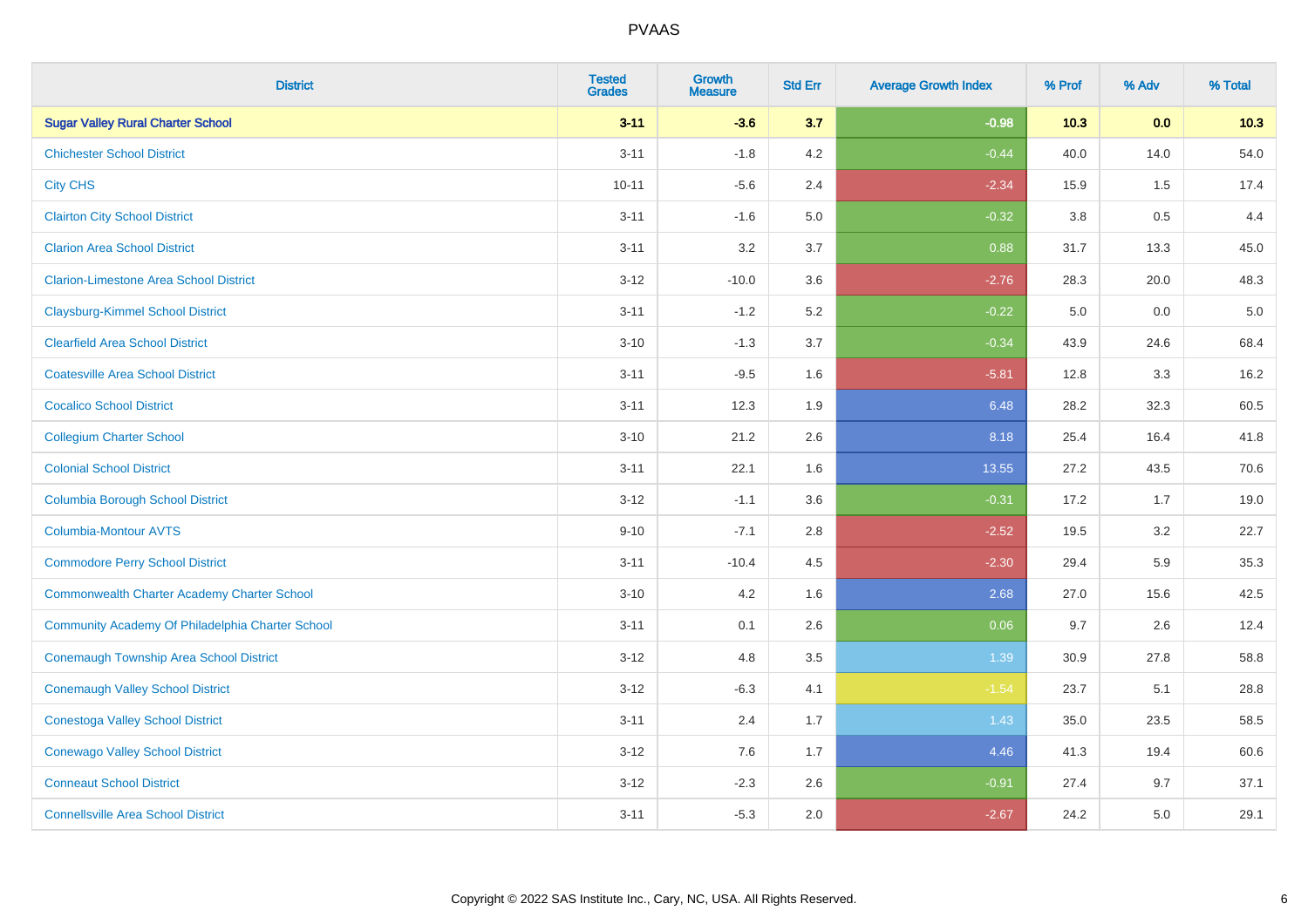| <b>District</b>                           | <b>Tested</b><br><b>Grades</b> | <b>Growth</b><br><b>Measure</b> | <b>Std Err</b> | <b>Average Growth Index</b> | % Prof | % Adv | % Total |
|-------------------------------------------|--------------------------------|---------------------------------|----------------|-----------------------------|--------|-------|---------|
| <b>Sugar Valley Rural Charter School</b>  | $3 - 11$                       | $-3.6$                          | 3.7            | $-0.98$                     | 10.3   | 0.0   | 10.3    |
| <b>Conrad Weiser Area School District</b> | $3 - 11$                       | 7.1                             | 2.1            | 3.34                        | 28.2   | 14.4  | 42.6    |
| <b>Cornell School District</b>            | $3 - 11$                       | $-5.5$                          | 4.6            | $-1.20$                     | 11.3   | 3.2   | 14.5    |
| <b>Cornwall-Lebanon School District</b>   | $3 - 11$                       | 8.2                             | 1.6            | 5.24                        | 28.0   | 20.5  | 48.6    |
| <b>Corry Area School District</b>         | $3 - 11$                       | $-6.8$                          | 2.3            | $-3.01$                     | 24.0   | 8.8   | 32.8    |
| <b>Coudersport Area School District</b>   | $3 - 11$                       | 14.8                            | 3.4            | 4.33                        | 34.7   | 28.0  | 62.7    |
| <b>Council Rock School District</b>       | $3 - 11$                       | 13.5                            | 1.1            | 12.27                       | 32.0   | 35.4  | 67.4    |
| <b>Cranberry Area School District</b>     | $3 - 12$                       | $-0.9$                          | 3.1            | $-0.29$                     | 25.5   | 9.7   | 35.2    |
| <b>Crawford Central School District</b>   | $3 - 11$                       | 5.7                             | 2.1            | 2.71                        | 26.4   | 15.8  | 42.1    |
| <b>Crestwood School District</b>          | $3 - 11$                       | $-3.4$                          | 2.2            | $-1.52$                     | 33.1   | 21.7  | 54.9    |
| <b>Cumberland Valley School District</b>  | $3 - 12$                       | 18.6                            | 1.2            | 15.79                       | 31.3   | 39.2  | 70.5    |
| <b>Dallas School District</b>             | $3 - 11$                       | 8.1                             | 2.1            | 3.87                        | 32.4   | 22.4  | 54.8    |
| <b>Dallastown Area School District</b>    | $3 - 11$                       | 19.9                            | 1.4            | 14.14                       | 36.8   | 34.2  | 71.0    |
| <b>Daniel Boone Area School District</b>  | $3 - 12$                       | 0.9                             | 1.9            | 0.46                        | 28.9   | 22.0  | 51.0    |
| <b>Danville Area School District</b>      | $3 - 11$                       | 18.4                            | 2.6            | 7.19                        | 32.0   | 46.1  | 78.1    |
| <b>Dauphin County Technical School</b>    | $9 - 11$                       | $-3.9$                          | 2.3            | $-1.67$                     | 18.3   | 11.1  | 29.3    |
| <b>Deer Lakes School District</b>         | $3 - 11$                       | $-10.0$                         | 2.5            | $-4.02$                     | 27.7   | 9.9   | 37.6    |
| <b>Delaware Valley School District</b>    | $3 - 11$                       | 15.7                            | 1.6            | 9.62                        | 36.7   | 32.1  | 68.8    |
| <b>Derry Area School District</b>         | $3 - 11$                       | $-11.8$                         | 2.6            | $-4.53$                     | 34.8   | 6.1   | 40.9    |
| <b>Derry Township School District</b>     | $3 - 10$                       | 20.1                            | 2.0            | 10.20                       | 32.8   | 46.9  | 79.7    |
| <b>Donegal School District</b>            | $3 - 12$                       | 5.9                             | 2.2            | 2.72                        | 34.1   | 23.1  | 57.2    |
| <b>Dover Area School District</b>         | $3 - 12$                       | 7.1                             | 1.9            | 3.78                        | 33.0   | 18.7  | 51.7    |
| Downingtown Area School District          | $3 - 11$                       | 4.4                             | 1.1            | 4.06                        | 30.1   | 32.0  | 62.2    |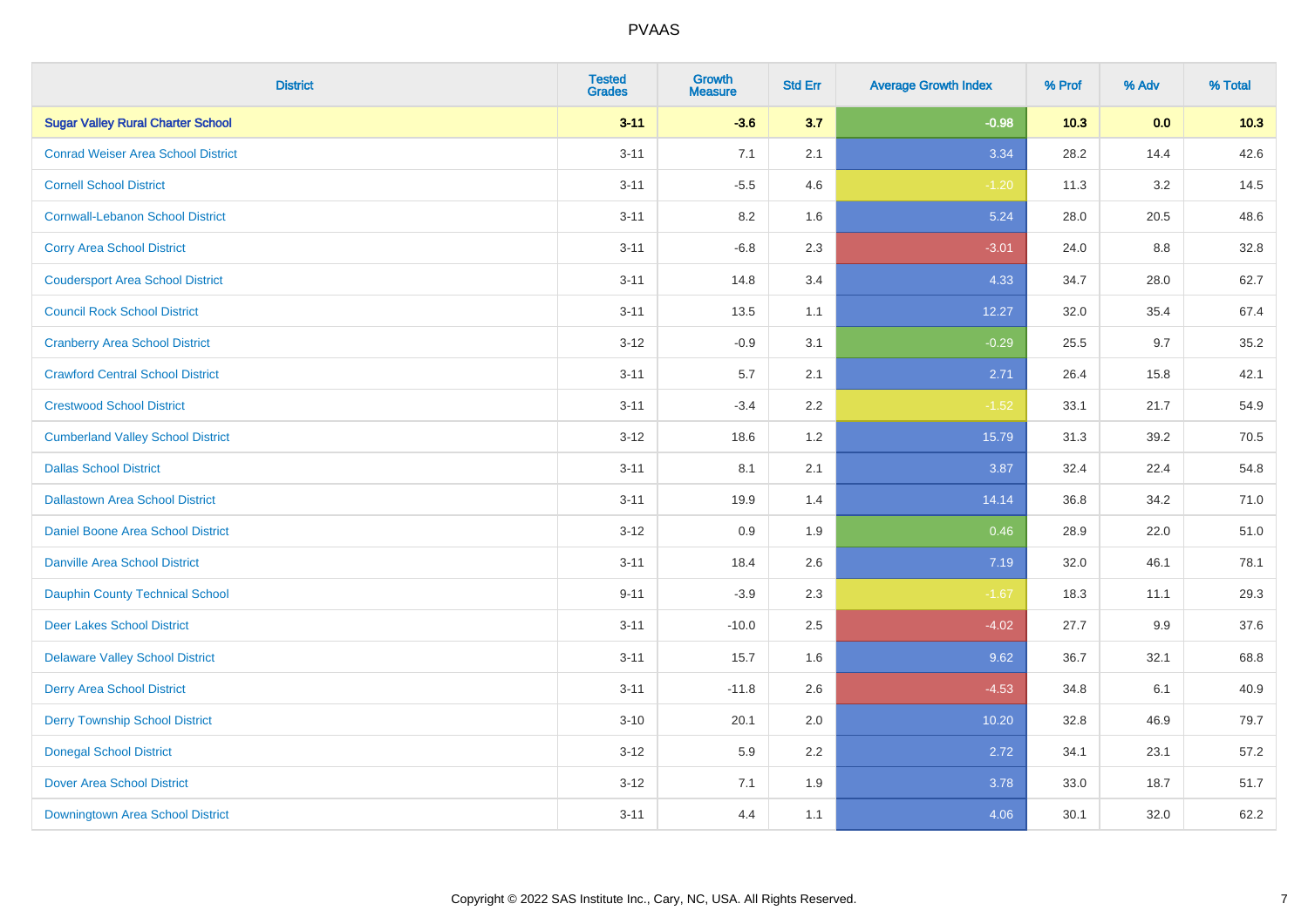| <b>District</b>                                   | <b>Tested</b><br><b>Grades</b> | <b>Growth</b><br><b>Measure</b> | <b>Std Err</b> | <b>Average Growth Index</b> | % Prof | % Adv | % Total |
|---------------------------------------------------|--------------------------------|---------------------------------|----------------|-----------------------------|--------|-------|---------|
| <b>Sugar Valley Rural Charter School</b>          | $3 - 11$                       | $-3.6$                          | 3.7            | $-0.98$                     | 10.3   | 0.0   | 10.3    |
| Dr Robert Ketterer Charter School Inc             | $6 - 12$                       | 7.1                             | 4.3            | 1.66                        | 7.3    | 1.7   | 9.0     |
| <b>Dubois Area School District</b>                | $3 - 11$                       | $-2.8$                          | 2.0            | $-1.37$                     | 35.5   | 19.0  | 54.6    |
| <b>Dunmore School District</b>                    | $3 - 11$                       | $-12.2$                         | 2.7            | $-4.51$                     | 15.0   | 5.3   | 20.4    |
| <b>East Allegheny School District</b>             | $3 - 11$                       | $-6.4$                          | 3.0            | $-2.11$                     | 21.0   | 7.4   | 28.4    |
| <b>East Lycoming School District</b>              | $3 - 11$                       | $-10.9$                         | 2.1            | $-5.08$                     | 22.5   | 8.2   | 30.8    |
| <b>East Penn School District</b>                  | $3 - 11$                       | 8.9                             | 1.2            | 7.61                        | 32.8   | 26.4  | 59.2    |
| East Pennsboro Area School District               | $3 - 11$                       | 4.8                             | 2.1            | 2.26                        | 36.8   | 16.9  | 53.7    |
| East Stroudsburg Area School District             | $3 - 11$                       | $-4.9$                          | 1.4            | $-3.38$                     | 22.7   | 12.5  | 35.2    |
| <b>Eastern Lancaster County School District</b>   | $3 - 12$                       | 2.9                             | 3.2            | 0.91                        | 35.2   | 36.4  | 71.6    |
| <b>Eastern Lebanon County School District</b>     | $3 - 11$                       | 4.0                             | 2.1            | 1.89                        | 23.5   | 11.5  | 35.0    |
| <b>Eastern York School District</b>               | $3 - 11$                       | $-6.2$                          | 2.3            | $-2.70$                     | 27.8   | 18.5  | 46.4    |
| <b>Easton Area School District</b>                | $3 - 12$                       | 6.3                             | 1.3            | 4.91                        | 24.1   | 13.0  | 37.1    |
| <b>Elizabeth Forward School District</b>          | $3 - 11$                       | $-5.5$                          | 2.5            | $-2.25$                     | 32.2   | 12.8  | 45.0    |
| <b>Elizabethtown Area School District</b>         | $3 - 12$                       | 7.1                             | 1.7            | 4.19                        | 36.4   | 27.6  | 64.0    |
| <b>Elk Lake School District</b>                   | $3 - 11$                       | $-6.1$                          | 2.9            | $-2.12$                     | 26.3   | 11.6  | 37.9    |
| <b>Ellwood City Area School District</b>          | $3 - 11$                       | $-12.5$                         | 3.1            | $-4.00$                     | 26.7   | 8.7   | 35.4    |
| <b>Environmental Charter School At Frick Park</b> | $3-9$                          | $-6.2$                          | 3.7            | $-1.67$                     | 25.9   | 3.4   | 29.3    |
| <b>Ephrata Area School District</b>               | $3 - 11$                       | $6.8\,$                         | 1.7            | 4.08                        | 31.6   | 17.1  | 48.8    |
| <b>Erie City School District</b>                  | $3 - 12$                       | $-4.5$                          | 1.4            | $-3.09$                     | 13.4   | 6.7   | 20.1    |
| Esperanza Academy Charter School                  | $4 - 11$                       | 2.1                             | 2.1            | 1.01                        | 14.2   | 3.6   | 17.8    |
| Esperanza Cyber Charter School                    | $3 - 11$                       | 7.1                             | 6.1            | 1.15                        | 8.8    | 2.9   | 11.8    |
| <b>Everett Area School District</b>               | $3 - 11$                       | $-1.1$                          | 3.1            | $-0.34$                     | 34.2   | 13.2  | 47.4    |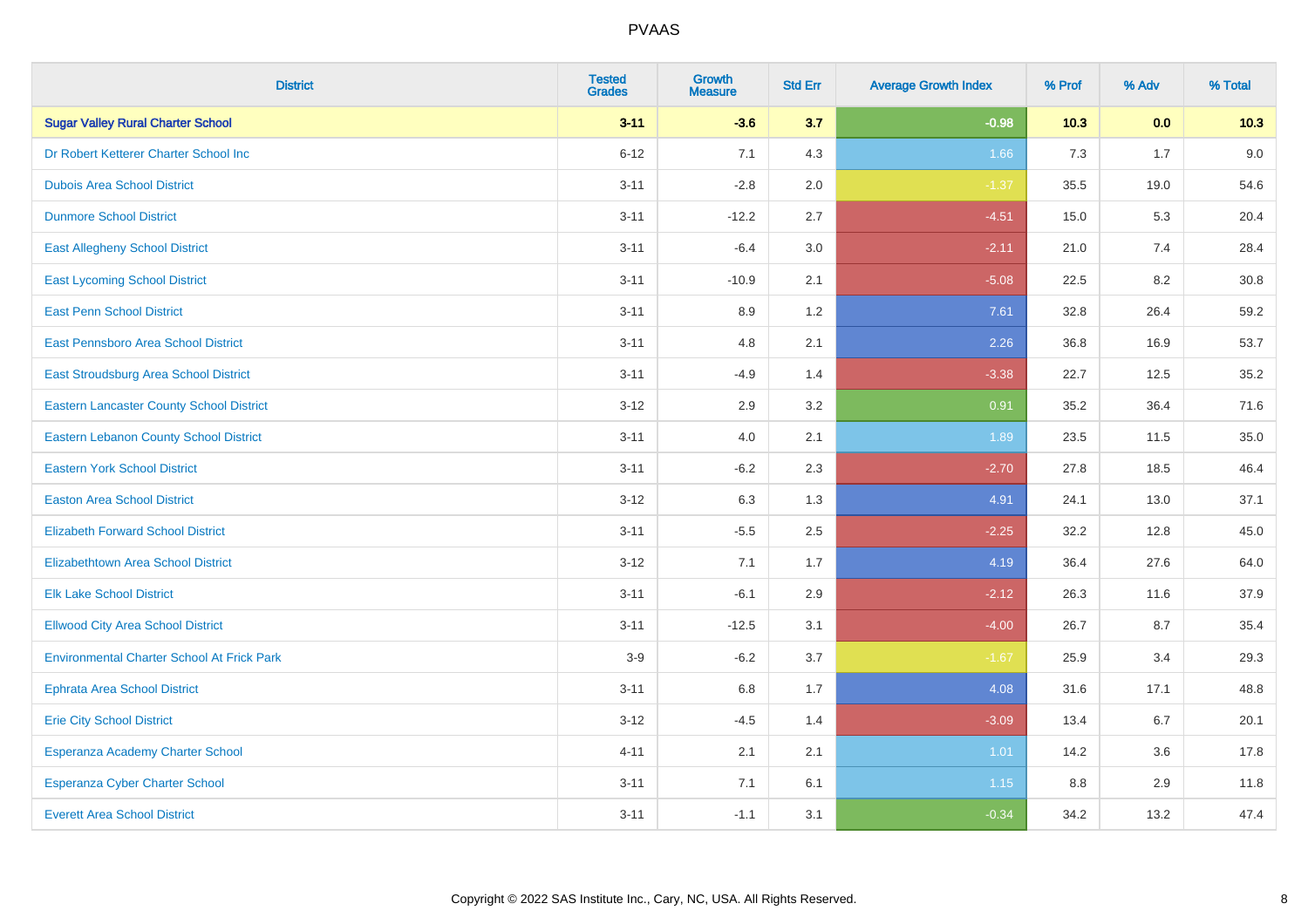| <b>District</b>                                   | <b>Tested</b><br><b>Grades</b> | <b>Growth</b><br><b>Measure</b> | <b>Std Err</b> | <b>Average Growth Index</b> | % Prof | % Adv | % Total |
|---------------------------------------------------|--------------------------------|---------------------------------|----------------|-----------------------------|--------|-------|---------|
| <b>Sugar Valley Rural Charter School</b>          | $3 - 11$                       | $-3.6$                          | 3.7            | $-0.98$                     | 10.3   | 0.0   | 10.3    |
| <b>Evergreen Community Charter School</b>         | $6 - 11$                       | $-1.1$                          | 4.7            | $-0.23$                     | 34.6   | 26.9  | 61.5    |
| <b>Executive Education Academy Charter School</b> | $3 - 10$                       | $-14.6$                         | 3.0            | $-4.81$                     | 8.5    | 1.2   | 9.8     |
| <b>Exeter Township School District</b>            | $3 - 11$                       | $-1.0$                          | 1.7            | $-0.58$                     | 27.2   | 15.6  | 42.8    |
| <b>Fairfield Area School District</b>             | $3 - 11$                       | $-0.5$                          | 3.6            | $-0.13$                     | 43.9   | 6.1   | 50.0    |
| <b>Fairview School District</b>                   | $3 - 11$                       | 8.3                             | 2.4            | 3.43                        | 41.9   | 34.9  | 76.7    |
| <b>Fannett-Metal School District</b>              | $3 - 11$                       | $-22.3$                         | 4.8            | $-4.65$                     | 16.4   | 6.6   | 23.0    |
| <b>Farrell Area School District</b>               | $3 - 11$                       | $-1.9$                          | 4.2            | $-0.44$                     | 9.3    | 11.6  | 20.9    |
| <b>Ferndale Area School District</b>              | $3 - 10$                       | $-1.1$                          | 4.1            | $-0.27$                     | 21.0   | 7.9   | 29.0    |
| <b>Fleetwood Area School District</b>             | $3 - 10$                       | 10.4                            | 2.0            | 5.19                        | 31.7   | 25.8  | 57.5    |
| <b>Forbes Road School District</b>                | $3 - 11$                       | $-11.5$                         | 4.7            | $-2.43$                     | 23.1   | 10.3  | 33.3    |
| <b>Forest Area School District</b>                | $3 - 11$                       | $-1.8$                          | 4.7            | $-0.37$                     | 18.9   | 15.1  | 34.0    |
| <b>Forest City Regional School District</b>       | $3 - 12$                       | $-1.2$                          | 3.6            | $-0.33$                     | 26.5   | 8.2   | 34.7    |
| <b>Forest Hills School District</b>               | $3 - 11$                       | 1.8                             | 2.5            | 0.71                        | 28.8   | 10.3  | 39.1    |
| <b>Fort Cherry School District</b>                | $3 - 10$                       | $-0.7$                          | 3.1            | $-0.21$                     | 30.6   | 14.1  | 44.7    |
| <b>Fort Leboeuf School District</b>               | $3 - 11$                       | 3.5                             | 2.2            | 1.58                        | 32.0   | 16.8  | 48.8    |
| Fox Chapel Area School District                   | $3 - 11$                       | 17.6                            | 1.9            | 9.47                        | 22.9   | 52.0  | 74.9    |
| <b>Franklin Area School District</b>              | $3 - 11$                       | $-3.7$                          | 2.6            | $-1.43$                     | 30.5   | 5.9   | 36.4    |
| <b>Franklin Regional School District</b>          | $3 - 11$                       | 11.3                            | 1.8            | 6.13                        | 30.0   | 35.0  | 65.0    |
| <b>Frazier School District</b>                    | $3 - 11$                       | $-18.9$                         | 3.4            | $-5.49$                     | 18.3   | 1.4   | 19.7    |
| <b>Freedom Area School District</b>               | $3 - 11$                       | $-6.3$                          | 3.1            | $-2.04$                     | 22.9   | 8.4   | 31.3    |
| <b>Freeport Area School District</b>              | $3 - 10$                       | $-0.2$                          | 2.1            | $-0.10$                     | 37.4   | 29.8  | 67.2    |
| <b>Galeton Area School District</b>               | $3 - 11$                       | 5.4                             | 5.4            | 1.01                        | 33.3   | 22.2  | 55.6    |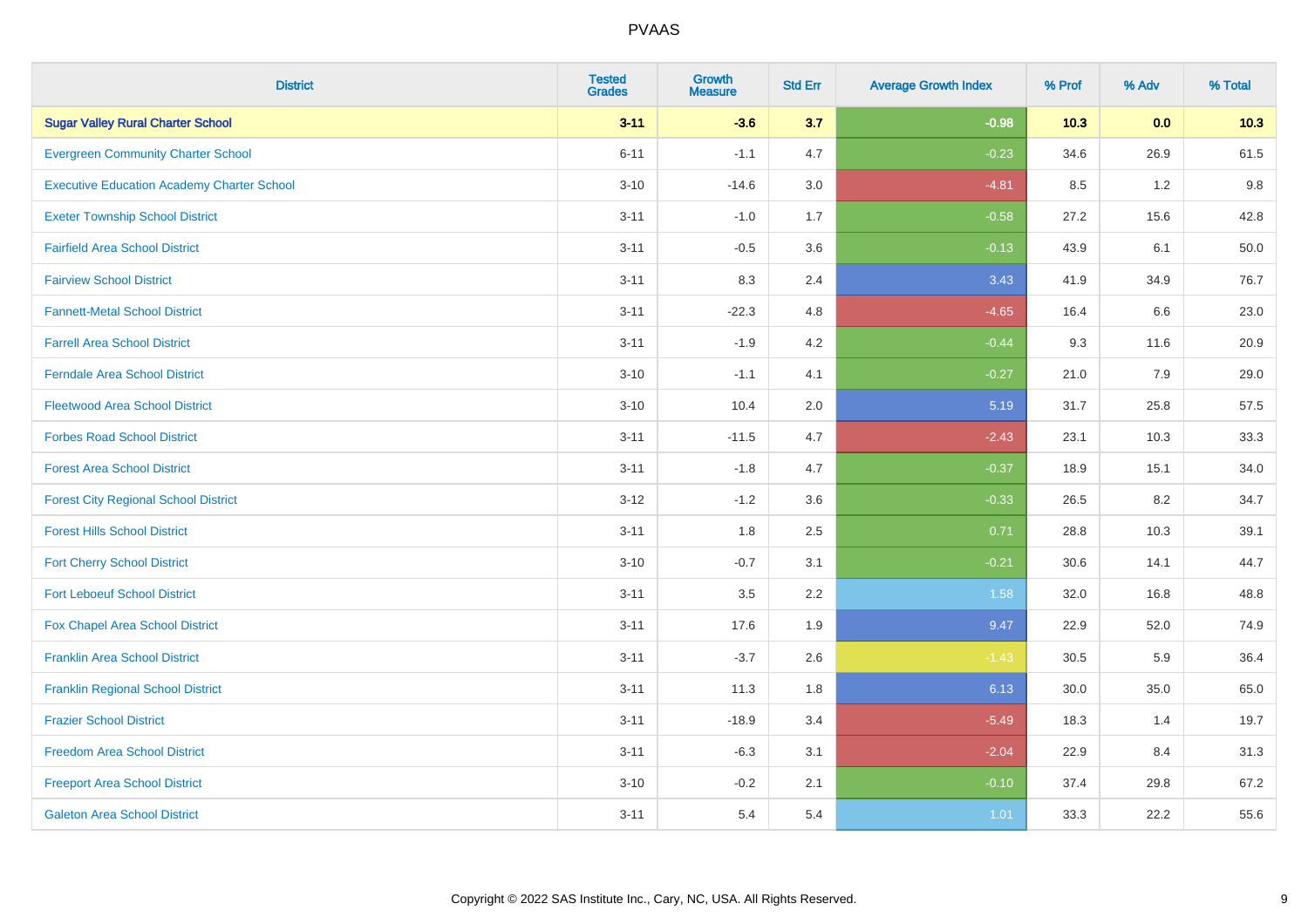| <b>District</b>                               | <b>Tested</b><br><b>Grades</b> | <b>Growth</b><br><b>Measure</b> | <b>Std Err</b> | <b>Average Growth Index</b> | % Prof | % Adv | % Total |
|-----------------------------------------------|--------------------------------|---------------------------------|----------------|-----------------------------|--------|-------|---------|
| <b>Sugar Valley Rural Charter School</b>      | $3 - 11$                       | $-3.6$                          | 3.7            | $-0.98$                     | 10.3   | 0.0   | 10.3    |
| <b>Garnet Valley School District</b>          | $3 - 10$                       | 0.2                             | 1.7            | 0.13                        | 34.9   | 26.4  | 61.3    |
| <b>Gateway School District</b>                | $3 - 11$                       | 3.1                             | 2.0            | 1.55                        | 35.7   | 18.5  | 54.2    |
| <b>General Mclane School District</b>         | $3 - 11$                       | $-10.7$                         | 2.4            | $-4.40$                     | 34.0   | 15.6  | 49.6    |
| <b>Gettysburg Area School District</b>        | $3 - 11$                       | $-6.0$                          | 2.0            | $-3.02$                     | 28.8   | 19.6  | 48.5    |
| <b>Girard School District</b>                 | $3 - 11$                       | $-12.3$                         | 2.6            | $-4.76$                     | 29.7   | 18.9  | 48.6    |
| <b>Glendale School District</b>               | $3 - 10$                       | 7.9                             | 3.5            | 2.25                        | 42.6   | 9.3   | 51.8    |
| <b>Governor Mifflin School District</b>       | $3 - 11$                       | $-4.4$                          | 1.6            | $-2.69$                     | 30.3   | 7.7   | 38.0    |
| <b>Great Valley School District</b>           | $3 - 11$                       | 5.4                             | 2.0            | 2.77                        | 33.8   | 33.5  | 67.3    |
| <b>Greater Johnstown School District</b>      | $3 - 11$                       | $-3.5$                          | 2.4            | $-1.45$                     | 10.3   | 1.3   | 11.5    |
| <b>Greater Latrobe School District</b>        | $3 - 11$                       | $-14.1$                         | 2.0            | $-7.14$                     | 41.0   | 12.6  | 53.6    |
| <b>Greater Nanticoke Area School District</b> | $3 - 12$                       | $-6.8$                          | 2.6            | $-2.58$                     | 15.2   | 8.9   | 24.1    |
| <b>Greencastle-Antrim School District</b>     | $3 - 11$                       | $-0.3$                          | 2.0            | $-0.14$                     | 30.9   | 22.2  | 53.1    |
| <b>Greensburg Salem School District</b>       | $3 - 11$                       | $-6.9$                          | 2.2            | $-3.06$                     | 30.3   | 13.3  | 43.6    |
| <b>Greenville Area School District</b>        | $3 - 11$                       | $-13.2$                         | 3.0            | $-4.45$                     | 32.1   | 4.6   | 36.7    |
| <b>Greenwood School District</b>              | $3 - 11$                       | 11.3                            | 3.6            | 3.14                        | 31.2   | 32.8  | 63.9    |
| <b>Grove City Area School District</b>        | $3 - 12$                       | $-8.8$                          | 2.3            | $-3.89$                     | 25.6   | 16.4  | 42.0    |
| <b>Halifax Area School District</b>           | $3 - 11$                       | 5.8                             | 3.5            | 1.64                        | 32.1   | 18.9  | 50.9    |
| Hamburg Area School District                  | $3 - 11$                       | 0.6                             | 2.4            | 0.25                        | 28.0   | 15.5  | 43.6    |
| <b>Hampton Township School District</b>       | $3 - 11$                       | 7.4                             | 2.0            | 3.79                        | 37.9   | 39.2  | 77.0    |
| <b>Hanover Area School District</b>           | $3 - 11$                       | $-14.7$                         | 4.7            | $-3.13$                     | 12.1   | 3.0   | 15.2    |
| <b>Hanover Public School District</b>         | $3 - 11$                       | $-12.4$                         | 2.7            | $-4.50$                     | 22.7   | 6.2   | 28.9    |
| <b>Harbor Creek School District</b>           | $3 - 11$                       | 13.4                            | 2.3            | 5.80                        | 34.5   | 40.7  | 75.2    |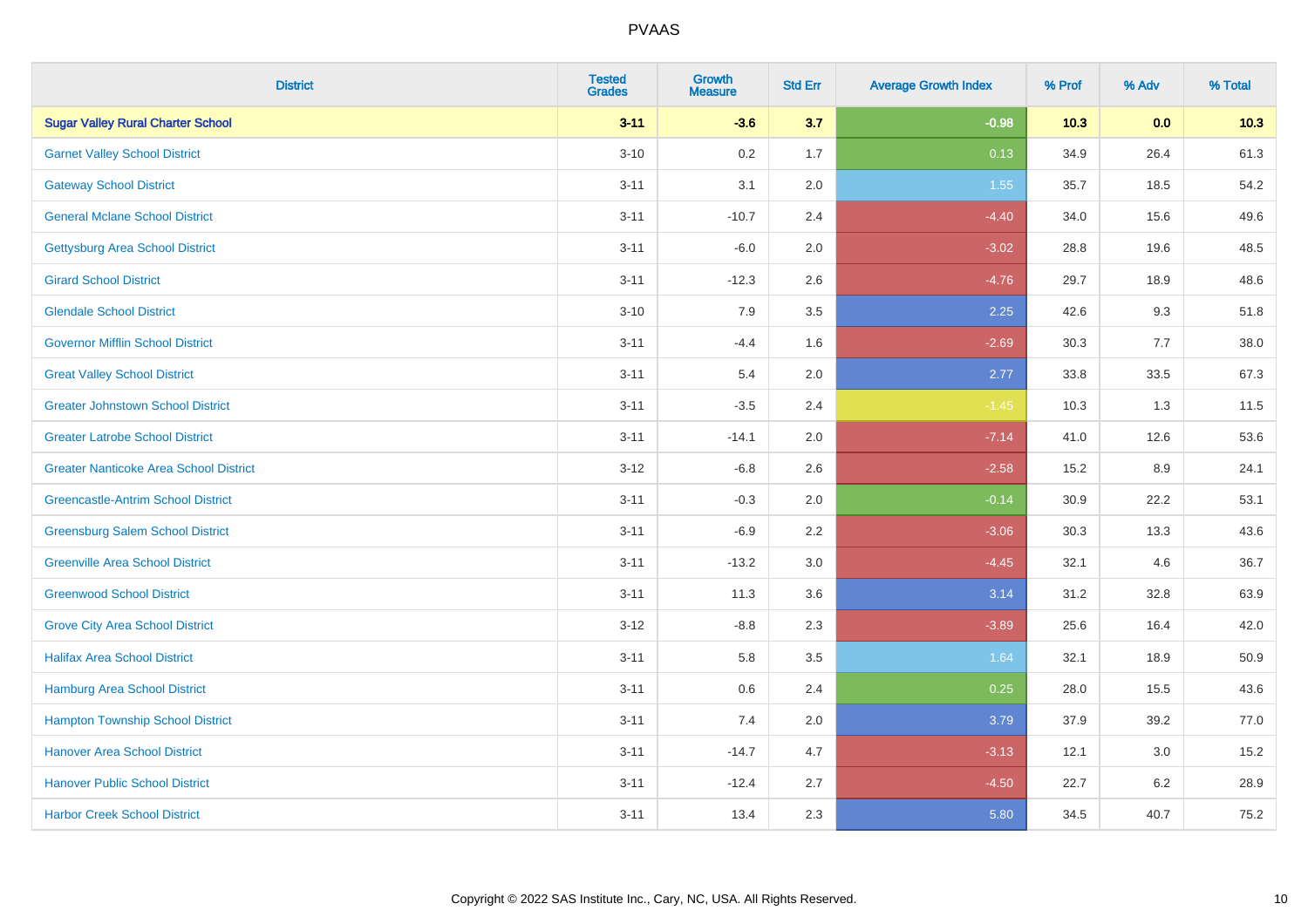| <b>District</b>                               | <b>Tested</b><br><b>Grades</b> | <b>Growth</b><br><b>Measure</b> | <b>Std Err</b> | <b>Average Growth Index</b> | % Prof | % Adv   | % Total |
|-----------------------------------------------|--------------------------------|---------------------------------|----------------|-----------------------------|--------|---------|---------|
| <b>Sugar Valley Rural Charter School</b>      | $3 - 11$                       | $-3.6$                          | 3.7            | $-0.98$                     | 10.3   | 0.0     | 10.3    |
| Harmony Area School District                  | $3 - 10$                       | $-5.7$                          | 5.0            | $-1.13$                     | 33.3   | 0.0     | 33.3    |
| <b>Harrisburg City School District</b>        | $3 - 11$                       | $-0.2$                          | 2.0            | $-0.11$                     | 6.0    | 2.0     | 8.0     |
| Hatboro-Horsham School District               | $3 - 11$                       | $-2.7$                          | 1.6            | $-1.65$                     | 27.9   | 17.9    | 45.8    |
| <b>Haverford Township School District</b>     | $3 - 11$                       | 1.4                             | 1.4            | 1.05                        | 36.7   | 26.3    | 63.0    |
| <b>Hazleton Area School District</b>          | $3 - 11$                       | 6.0                             | 1.6            | 3.85                        | 20.5   | 9.0     | 29.5    |
| <b>Hempfield Area School District</b>         | $3 - 12$                       | $-10.2$                         | 1.6            | $-6.37$                     | 28.1   | 19.2    | 47.3    |
| <b>Hempfield School District</b>              | $3 - 11$                       | 13.4                            | 1.3            | 10.53                       | 29.9   | 36.8    | 66.7    |
| <b>Hermitage School District</b>              | $3 - 12$                       | 14.0                            | 2.5            | 5.59                        | 34.0   | 27.0    | 61.0    |
| <b>Highlands School District</b>              | $3 - 11$                       | $-1.3$                          | 2.3            | $-0.55$                     | 32.6   | 10.5    | 43.0    |
| <b>Hollidaysburg Area School District</b>     | $3 - 11$                       | $-2.7$                          | 1.6            | $-1.64$                     | 32.6   | 15.2    | 47.8    |
| <b>Homer-Center School District</b>           | $3 - 11$                       | 8.8                             | 3.5            | 2.53                        | 38.0   | 17.7    | 55.8    |
| Hope For Hyndman Charter School               | $3 - 11$                       | 5.1                             | 5.8            | 0.88                        | 14.3   | 7.1     | 21.4    |
| <b>Hopewell Area School District</b>          | $3 - 11$                       | 0.8                             | 2.6            | 0.31                        | 34.5   | 12.4    | 46.9    |
| Huntingdon Area School District               | $3 - 11$                       | 5.8                             | 2.6            | 2.28                        | 27.8   | 17.4    | 45.2    |
| Imhotep Institute Charter High School         | $9 - 11$                       | $-17.6$                         | 5.8            | $-3.03$                     | 15.4   | $0.0\,$ | 15.4    |
| <b>Indiana Area School District</b>           | $3 - 11$                       | 12.0                            | 2.0            | 5.98                        | 30.0   | 30.4    | 60.3    |
| <b>Innovative Arts Academy Charter School</b> | $6 - 11$                       | $-7.2$                          | 2.5            | $-2.83$                     | 2.0    | 0.0     | 2.0     |
| Insight PA Cyber Charter School               | $3 - 11$                       | $-9.4$                          | 5.8            | $-1.62$                     | 25.6   | 4.6     | 30.2    |
| <b>Interboro School District</b>              | $3 - 12$                       | $-8.4$                          | 2.0            | $-4.27$                     | 27.6   | 6.4     | 34.1    |
| <b>Iroquois School District</b>               | $3 - 11$                       | 13.6                            | 2.8            | 4.83                        | 33.3   | 16.0    | 49.4    |
| Jamestown Area School District                | $3 - 11$                       | $-9.5$                          | 4.1            | $-2.33$                     | 41.5   | 4.9     | 46.3    |
| Jeannette City School District                | $3 - 11$                       | $-0.7$                          | 3.4            | $-0.20$                     | 26.8   | 4.1     | 30.9    |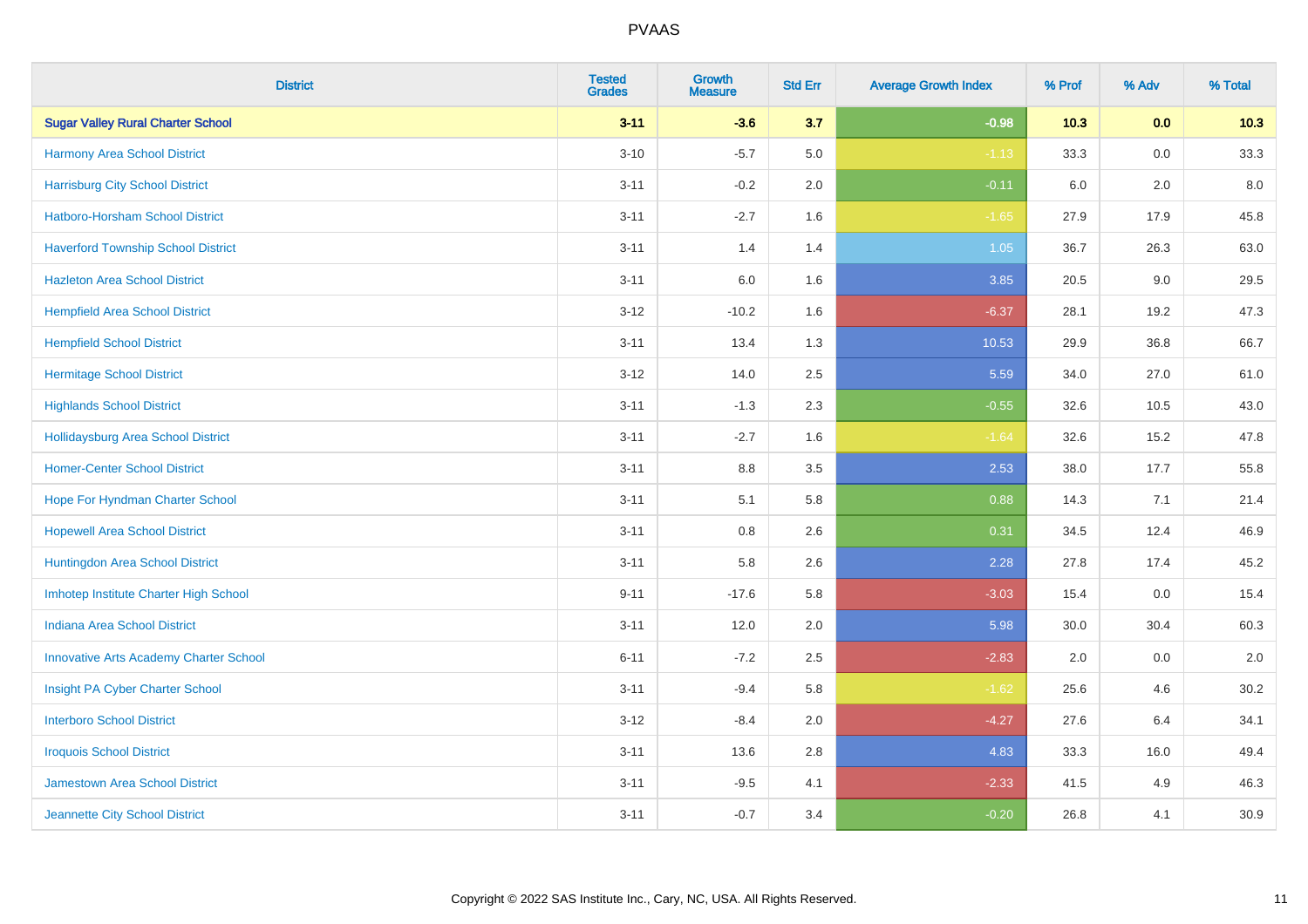| <b>District</b>                                 | <b>Tested</b><br><b>Grades</b> | <b>Growth</b><br><b>Measure</b> | <b>Std Err</b> | <b>Average Growth Index</b> | % Prof | % Adv   | % Total |
|-------------------------------------------------|--------------------------------|---------------------------------|----------------|-----------------------------|--------|---------|---------|
| <b>Sugar Valley Rural Charter School</b>        | $3 - 11$                       | $-3.6$                          | 3.7            | $-0.98$                     | 10.3   | 0.0     | 10.3    |
| Jefferson County-Dubois AVTS                    | $9 - 11$                       | $-11.7$                         | 3.1            | $-3.72$                     | 17.6   | $2.8\,$ | 20.4    |
| Jefferson-Morgan School District                | $3 - 10$                       | $-12.0$                         | 3.9            | $-3.09$                     | 28.6   | 6.1     | 34.7    |
| <b>Jenkintown School District</b>               | $3 - 11$                       | $-7.9$                          | 4.1            | $-1.92$                     | 34.1   | 27.3    | 61.4    |
| <b>Jersey Shore Area School District</b>        | $3 - 11$                       | 0.7                             | 2.5            | 0.27                        | 39.3   | 13.6    | 52.9    |
| Jim Thorpe Area School District                 | $3 - 11$                       | $-10.9$                         | 2.4            | $-4.48$                     | 19.5   | 6.0     | 25.5    |
| Johnsonburg Area School District                | $3 - 11$                       | 5.0                             | 3.9            | 1.27                        | 35.5   | 11.8    | 47.4    |
| <b>Juniata County School District</b>           | $3 - 12$                       | 7.7                             | 2.0            | 3.81                        | 22.9   | 18.9    | 41.8    |
| <b>Juniata Valley School District</b>           | $3 - 11$                       | 1.6                             | 3.2            | 0.51                        | 23.1   | 9.4     | 32.5    |
| <b>Kane Area School District</b>                | $3 - 10$                       | 8.8                             | 2.9            | 3.07                        | 31.4   | 19.8    | 51.2    |
| Karns City Area School District                 | $3 - 11$                       | $-7.2$                          | 2.6            | $-2.71$                     | 26.4   | 20.8    | 47.2    |
| <b>Kennett Consolidated School District</b>     | $3 - 11$                       | $-10.4$                         | 1.7            | $-6.27$                     | 28.7   | 14.0    | 42.7    |
| <b>Keystone Central School District</b>         | $3 - 11$                       | 3.6                             | 1.8            | 2.04                        | 27.1   | 14.6    | 41.8    |
| <b>Keystone Education Center Charter School</b> | $3 - 12$                       | $-6.5$                          | 5.1            | $-1.28$                     | 0.0    | 0.0     | $0.0\,$ |
| <b>Keystone Oaks School District</b>            | $3 - 11$                       | $-7.2$                          | 2.3            | $-3.14$                     | 30.0   | 11.1    | 41.0    |
| <b>Keystone School District</b>                 | $3 - 11$                       | 7.8                             | 5.7            | 1.37                        | 35.0   | 45.0    | 80.0    |
| <b>KIPP Dubois Charter School</b>               | $9 - 10$                       | $-3.0$                          | 3.1            | $-0.95$                     | 10.0   | 0.0     | 10.0    |
| <b>Kiski Area School District</b>               | $3 - 11$                       | $-4.0$                          | 2.0            | $-1.99$                     | 23.1   | 18.2    | 41.3    |
| <b>Kutztown Area School District</b>            | $3 - 12$                       | 9.3                             | 2.8            | 3.34                        | 38.5   | 14.6    | 53.2    |
| La Academia Partnership Charter School          | $6 - 11$                       | $-15.5$                         | 5.7            | $-2.70$                     | 2.3    | 0.0     | 2.3     |
| Lackawanna Trail School District                | $3 - 10$                       | $-11.0$                         | 3.3            | $-3.35$                     | 13.1   | 18.0    | 31.2    |
| <b>Lakeland School District</b>                 | $3 - 11$                       | 13.3                            | 2.8            | 4.80                        | 22.2   | 21.2    | 43.4    |
| Lake-Lehman School District                     | $3 - 11$                       | 14.9                            | 2.8            | 5.34                        | 25.8   | 22.5    | 48.3    |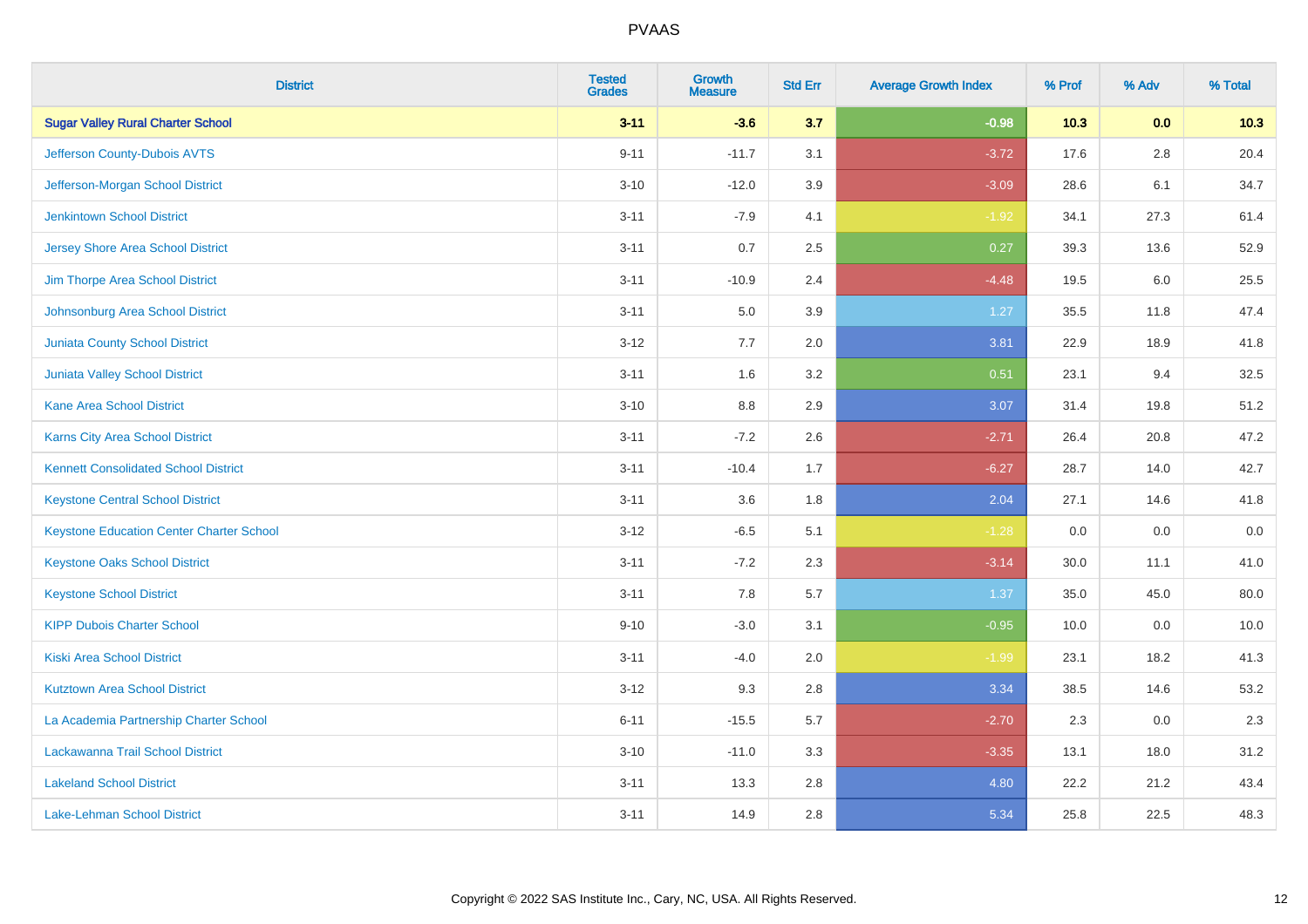| <b>District</b>                                    | <b>Tested</b><br><b>Grades</b> | <b>Growth</b><br><b>Measure</b> | <b>Std Err</b> | <b>Average Growth Index</b> | % Prof | % Adv | % Total |
|----------------------------------------------------|--------------------------------|---------------------------------|----------------|-----------------------------|--------|-------|---------|
| <b>Sugar Valley Rural Charter School</b>           | $3 - 11$                       | $-3.6$                          | 3.7            | $-0.98$                     | 10.3   | 0.0   | 10.3    |
| <b>Lakeview School District</b>                    | $3 - 11$                       | $-1.9$                          | 3.5            | $-0.53$                     | 41.5   | 12.3  | 53.8    |
| <b>Lampeter-Strasburg School District</b>          | $3 - 12$                       | 11.0                            | 1.9            | 5.69                        | 35.4   | 32.3  | 67.7    |
| <b>Lancaster School District</b>                   | $3 - 12$                       | $-10.0$                         | 1.4            | $-7.22$                     | 9.0    | 3.9   | 12.8    |
| <b>Laurel Highlands School District</b>            | $3 - 11$                       | $-3.8$                          | 2.3            | $-1.63$                     | 20.9   | 14.6  | 35.4    |
| <b>Laurel School District</b>                      | $3 - 11$                       | 13.0                            | 3.1            | 4.19                        | 30.3   | 15.7  | 46.1    |
| <b>Lawrence County CTC</b>                         | $10 - 11$                      | $-9.8$                          | 3.7            | $-2.68$                     | 7.3    | 0.0   | 7.3     |
| <b>Lebanon School District</b>                     | $3 - 11$                       | $-1.2$                          | 1.9            | $-0.63$                     | 15.2   | 6.4   | 21.6    |
| Leechburg Area School District                     | $3 - 11$                       | 7.0                             | 3.9            | 1.79                        | 37.7   | 4.9   | 42.6    |
| Lehigh Career & Technical Institute                | $10 - 12$                      | $-0.7$                          | 6.3            | $-0.11$                     | 36.4   | 4.6   | 40.9    |
| Lehigh Valley Academy Regional Charter School      | $3 - 11$                       | $-5.9$                          | 3.0            | $-1.98$                     | 20.0   | 7.7   | 27.7    |
| Lehigh Valley Charter High School For The Arts     | $9 - 10$                       | $-11.8$                         | 2.5            | $-4.76$                     | 28.9   | 5.7   | 34.6    |
| <b>Lehighton Area School District</b>              | $3 - 11$                       | 11.4                            | 2.4            | 4.84                        | 30.5   | 24.9  | 55.3    |
| <b>Lewisburg Area School District</b>              | $3 - 11$                       | 1.7                             | 2.4            | 0.72                        | 35.9   | 35.9  | 71.8    |
| <b>Ligonier Valley School District</b>             | $3 - 11$                       | $-10.8$                         | 3.1            | $-3.43$                     | 34.1   | 5.8   | 39.9    |
| <b>Lincoln Leadership Academy Charter School</b>   | $3 - 12$                       | $-7.4$                          | 3.7            | $-1.99$                     | 6.4    | 2.1   | 8.5     |
| <b>Lincoln Park Performing Arts Charter School</b> | $7 - 11$                       | $-14.9$                         | 2.7            | $-5.45$                     | 39.3   | 8.9   | 48.2    |
| <b>Line Mountain School District</b>               | $3 - 11$                       | 11.7                            | 3.9            | 3.01                        | 40.4   | 42.3  | 82.7    |
| <b>Littlestown Area School District</b>            | $3 - 11$                       | 28.7                            | 2.4            | 11.83                       | 38.4   | 29.3  | 67.7    |
| <b>Lower Dauphin School District</b>               | $3 - 11$                       | 5.3                             | 1.8            | 3.03                        | 30.6   | 26.8  | 57.5    |
| <b>Lower Merion School District</b>                | $3 - 11$                       | 18.9                            | 1.2            | 15.42                       | 29.4   | 48.6  | 78.0    |
| <b>Lower Moreland Township School District</b>     | $3 - 11$                       | 8.7                             | 2.0            | 4.35                        | 38.2   | 33.2  | 71.4    |
| <b>Loyalsock Township School District</b>          | $3 - 12$                       | 26.7                            | 2.7            | 9.92                        | 36.8   | 35.1  | 71.9    |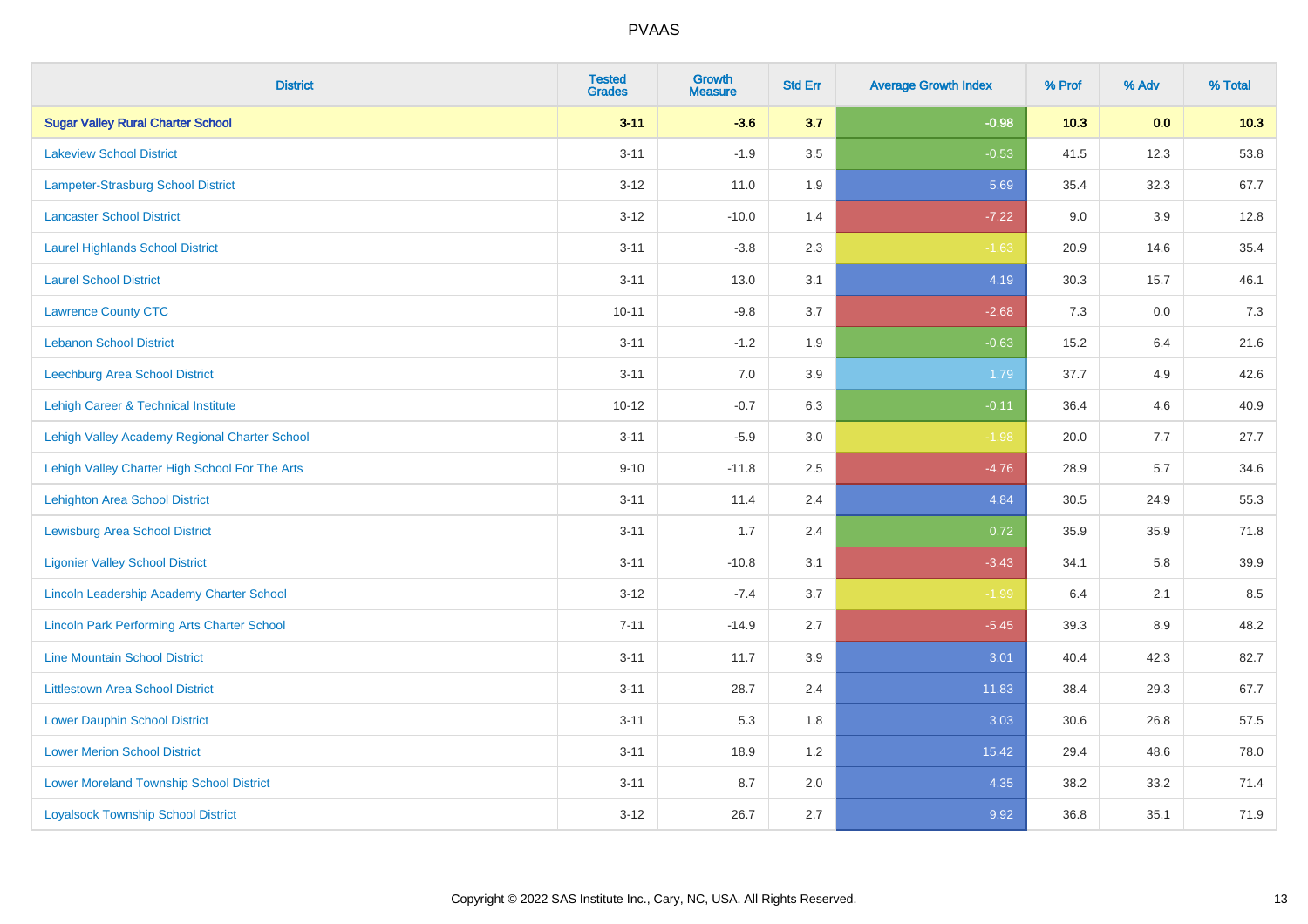| <b>District</b>                                | <b>Tested</b><br><b>Grades</b> | <b>Growth</b><br><b>Measure</b> | <b>Std Err</b> | <b>Average Growth Index</b> | % Prof | % Adv   | % Total  |
|------------------------------------------------|--------------------------------|---------------------------------|----------------|-----------------------------|--------|---------|----------|
| <b>Sugar Valley Rural Charter School</b>       | $3 - 11$                       | $-3.6$                          | 3.7            | $-0.98$                     | 10.3   | 0.0     | 10.3     |
| <b>Mahanoy Area School District</b>            | $3 - 10$                       | $-3.4$                          | 3.1            | $-1.07$                     | 21.4   | $8.6\,$ | $30.0\,$ |
| <b>Manheim Central School District</b>         | $3 - 11$                       | 12.8                            | 2.0            | 6.52                        | 27.8   | 35.4    | 63.2     |
| <b>Manheim Township School District</b>        | $3 - 12$                       | 10.9                            | 1.5            | 7.51                        | 30.9   | 31.0    | 61.9     |
| <b>Marion Center Area School District</b>      | $3 - 10$                       | 0.8                             | 2.9            | 0.27                        | 23.3   | 11.1    | 34.4     |
| Maritime Academy Charter School                | $3 - 10$                       | 13.2                            | 3.1            | 4.29                        | 24.0   | 1.3     | 25.3     |
| <b>Marple Newtown School District</b>          | $3 - 11$                       | 20.6                            | 2.3            | 8.95                        | 31.1   | 42.7    | 73.8     |
| <b>Mars Area School District</b>               | $3 - 10$                       | 6.6                             | 1.9            | 3.45                        | 36.7   | 32.4    | 69.1     |
| <b>MaST Community Charter School</b>           | $3 - 10$                       | $-0.9$                          | 2.5            | $-0.34$                     | 25.0   | 21.6    | 46.6     |
| <b>MaST Community Charter School II</b>        | $3 - 10$                       | 1.4                             | 3.0            | 0.45                        | 16.1   | 4.6     | 20.7     |
| Mastery Charter High School-Lenfest Campus     | $7 - 11$                       | $-1.8$                          | 5.8            | $-0.30$                     | 26.3   | 0.0     | 26.3     |
| <b>Mastery Charter School - Gratz Campus</b>   | $7 - 10$                       | $-9.5$                          | 4.6            | $-2.09$                     | 0.0    | 3.4     | 3.4      |
| Mastery Charter School - Hardy Williams        | $3 - 11$                       | 6.6                             | 3.0            | 2.21                        | 24.7   | 1.2     | 25.9     |
| <b>Mastery Charter School - Pickett Campus</b> | $6 - 10$                       | 2.7                             | 4.2            | 0.65                        | 20.6   | 0.0     | 20.6     |
| Mastery Charter School - Shoemaker Campus      | $7 - 10$                       | $-2.3$                          | 2.8            | $-0.81$                     | 10.1   | 3.7     | 13.8     |
| <b>Mastery Charter School - Thomas Campus</b>  | $3 - 10$                       | 7.9                             | 5.7            | 1.39                        | 12.5   | $0.0\,$ | 12.5     |
| <b>Mcguffey School District</b>                | $3 - 11$                       | $-12.1$                         | 3.0            | $-4.06$                     | 12.8   | 5.9     | 18.6     |
| <b>Mckeesport Area School District</b>         | $3 - 12$                       | 4.6                             | 2.2            | 2.14                        | 21.1   | 4.4     | 25.5     |
| Mechanicsburg Area School District             | $3 - 11$                       | $-5.7$                          | 1.6            | $-3.48$                     | 35.1   | 16.0    | 51.2     |
| <b>Mercer Area School District</b>             | $3 - 11$                       | 2.2                             | 3.1            | 0.70                        | 24.4   | 11.8    | 36.2     |
| <b>Methacton School District</b>               | $3 - 11$                       | 11.0                            | 1.6            | 6.94                        | 36.0   | 33.6    | 69.6     |
| Meyersdale Area School District                | $3 - 11$                       | $-16.1$                         | 3.3            | $-4.94$                     | 20.3   | 5.8     | 26.1     |
| <b>Mid Valley School District</b>              | $3 - 10$                       | $-11.1$                         | 2.7            | $-4.07$                     | 28.3   | 8.1     | 36.4     |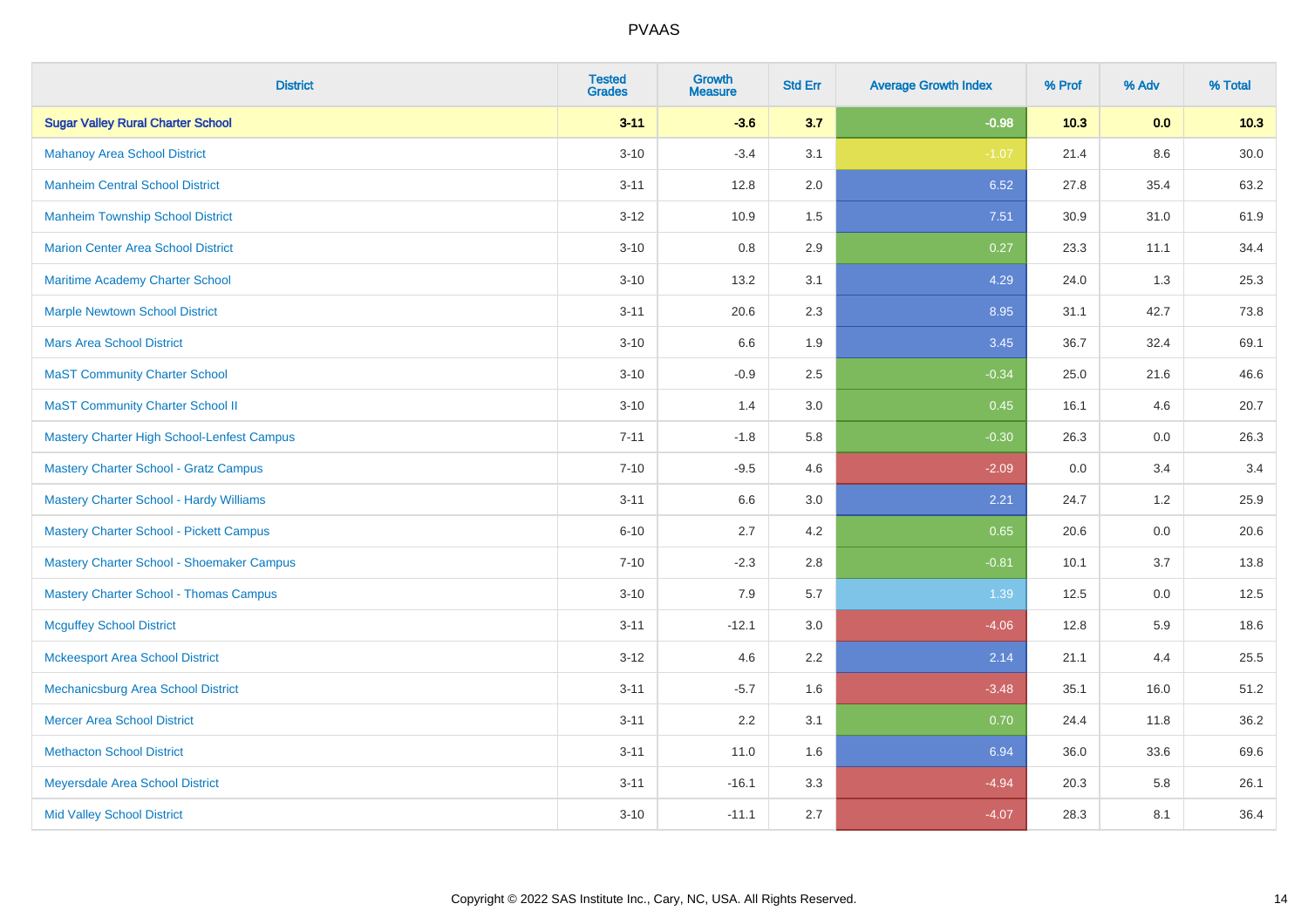| <b>District</b>                            | <b>Tested</b><br><b>Grades</b> | <b>Growth</b><br><b>Measure</b> | <b>Std Err</b> | <b>Average Growth Index</b> | % Prof | % Adv   | % Total |
|--------------------------------------------|--------------------------------|---------------------------------|----------------|-----------------------------|--------|---------|---------|
| <b>Sugar Valley Rural Charter School</b>   | $3 - 11$                       | $-3.6$                          | 3.7            | $-0.98$                     | 10.3   | 0.0     | 10.3    |
| <b>Middletown Area School District</b>     | $3 - 11$                       | $-3.4$                          | 2.4            | $-1.44$                     | 34.3   | 15.2    | 49.4    |
| <b>Midd-West School District</b>           | $3 - 11$                       | 3.6                             | 2.6            | 1.42                        | 28.6   | 25.0    | 53.6    |
| <b>Mifflin County School District</b>      | $3 - 11$                       | 12.3                            | 1.6            | 7.69                        | 35.1   | 15.1    | 50.3    |
| Mifflinburg Area School District           | $3 - 11$                       | $-6.0$                          | 2.1            | $-2.87$                     | 32.7   | 13.3    | 46.0    |
| <b>Millcreek Township School District</b>  | $3 - 11$                       | 9.1                             | 1.4            | 6.61                        | 34.5   | 30.1    | 64.6    |
| Millersburg Area School District           | $3 - 11$                       | $-6.6$                          | 3.4            | $-1.92$                     | 24.1   | 10.3    | 34.5    |
| <b>Millville Area School District</b>      | $3 - 12$                       | $-5.6$                          | 4.4            | $-1.26$                     | 31.4   | 11.4    | 42.9    |
| <b>Milton Area School District</b>         | $3 - 11$                       | $-10.1$                         | 2.5            | $-4.04$                     | 23.0   | 11.3    | 34.2    |
| <b>Minersville Area School District</b>    | $3 - 11$                       | $-2.9$                          | 3.4            | $-0.86$                     | 27.4   | 9.7     | 37.1    |
| <b>Mohawk Area School District</b>         | $3 - 11$                       | $-10.5$                         | 2.8            | $-3.75$                     | 35.1   | 10.6    | 45.7    |
| <b>Monessen City School District</b>       | $3 - 10$                       | $-3.9$                          | 5.6            | $-0.69$                     | 21.0   | 10.5    | 31.6    |
| <b>Moniteau School District</b>            | $3 - 11$                       | $-11.8$                         | 2.9            | $-4.07$                     | 22.6   | $5.0\,$ | 27.6    |
| <b>Montgomery Area School District</b>     | $3 - 11$                       | $-5.8$                          | 3.2            | $-1.83$                     | 25.0   | 11.5    | 36.5    |
| <b>Montour School District</b>             | $3 - 11$                       | $-6.1$                          | 2.1            | $-2.95$                     | 31.8   | 23.6    | 55.3    |
| <b>Montoursville Area School District</b>  | $3 - 12$                       | $-8.4$                          | 2.6            | $-3.17$                     | 38.8   | 18.2    | 57.0    |
| <b>Montrose Area School District</b>       | $3 - 10$                       | 12.3                            | 2.8            | 4.41                        | 37.8   | 28.9    | 66.7    |
| <b>Moon Area School District</b>           | $3 - 11$                       | 1.5                             | 1.8            | 0.86                        | 34.5   | 25.5    | 60.0    |
| Morrisville Borough School District        | $3 - 11$                       | $-13.1$                         | 3.7            | $-3.52$                     | 4.9    | 1.6     | 6.6     |
| <b>Moshannon Valley School District</b>    | $3 - 10$                       | $-5.1$                          | 4.6            | $-1.12$                     | 25.0   | 12.5    | 37.5    |
| <b>Mount Carmel Area School District</b>   | $3 - 11$                       | $-7.9$                          | 2.3            | $-3.38$                     | 18.2   | 4.4     | 22.6    |
| <b>Mount Pleasant Area School District</b> | $3 - 11$                       | $-5.4$                          | 2.3            | $-2.37$                     | 33.3   | 8.7     | 42.0    |
| <b>Mount Union Area School District</b>    | $3 - 10$                       | $-2.5$                          | 2.8            | $-0.89$                     | 19.8   | 5.8     | 25.6    |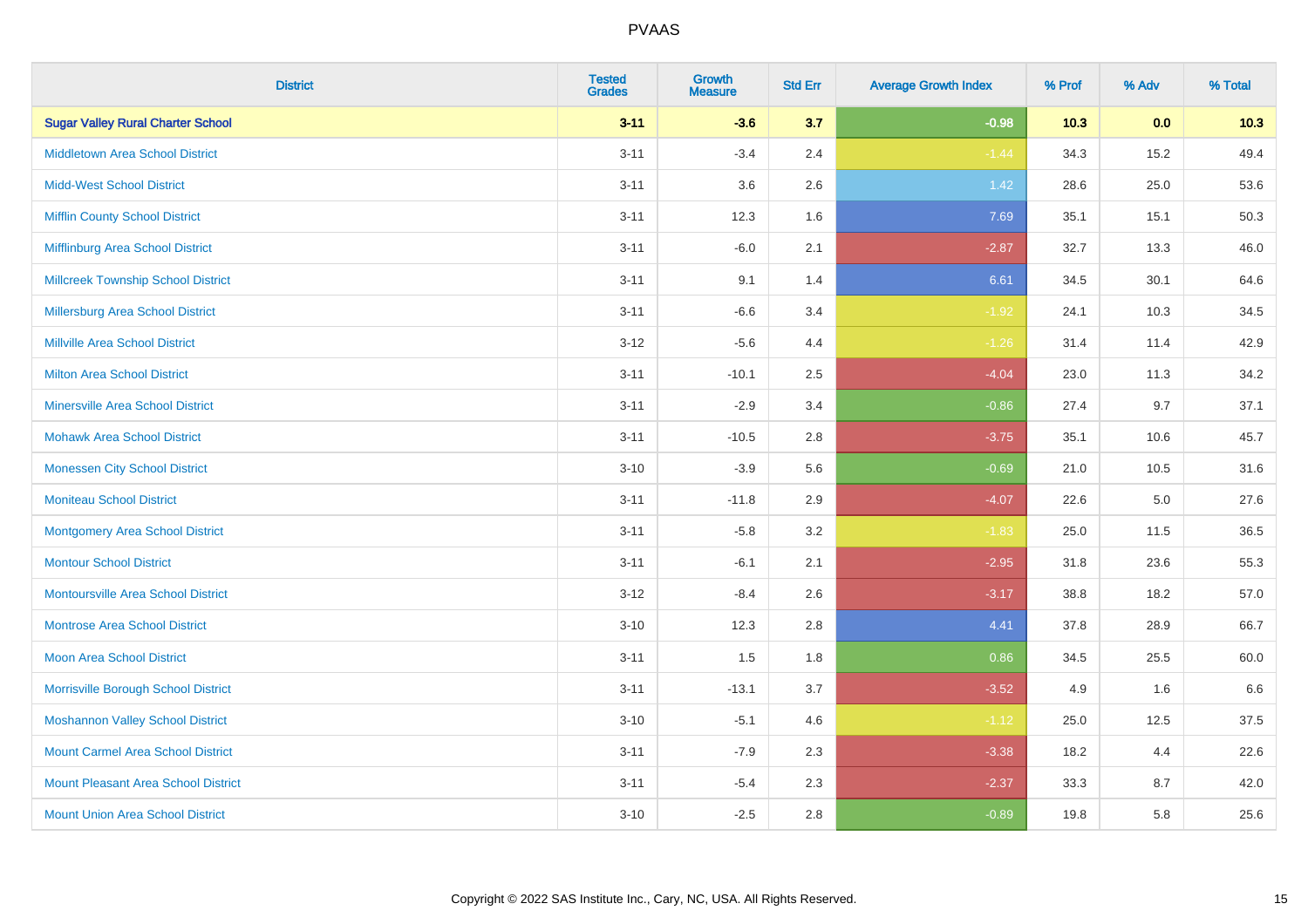| <b>District</b>                             | <b>Tested</b><br><b>Grades</b> | <b>Growth</b><br><b>Measure</b> | <b>Std Err</b> | <b>Average Growth Index</b> | % Prof | % Adv | % Total |
|---------------------------------------------|--------------------------------|---------------------------------|----------------|-----------------------------|--------|-------|---------|
| <b>Sugar Valley Rural Charter School</b>    | $3 - 11$                       | $-3.6$                          | 3.7            | $-0.98$                     | 10.3   | 0.0   | 10.3    |
| <b>Mountain View School District</b>        | $3 - 11$                       | 24.2                            | 3.4            | 7.20                        | 45.8   | 37.3  | 83.0    |
| Mt Lebanon School District                  | $3 - 11$                       | 2.4                             | 1.3            | 1.79                        | 39.3   | 37.4  | 76.8    |
| <b>Muhlenberg School District</b>           | $3 - 10$                       | $-17.8$                         | 1.9            | $-9.34$                     | 12.4   | 4.6   | 17.0    |
| <b>Multicultural Academy Charter School</b> | $9 - 11$                       | 6.0                             | 3.4            | 1.77                        | 12.3   | 0.0   | 12.3    |
| <b>Muncy School District</b>                | $3 - 11$                       | 6.9                             | 3.3            | 2.12                        | 37.6   | 18.8  | 56.4    |
| <b>Nazareth Area School District</b>        | $3 - 11$                       | $-2.5$                          | 1.7            | $-1.53$                     | 29.2   | 24.6  | 53.8    |
| <b>Neshaminy School District</b>            | $3 - 11$                       | $8.6\,$                         | 1.3            | 6.56                        | 31.3   | 23.9  | 55.2    |
| <b>Neshannock Township School District</b>  | $3 - 10$                       | $-12.5$                         | 2.7            | $-4.73$                     | 29.0   | 13.0  | 42.0    |
| <b>New Brighton Area School District</b>    | $3 - 11$                       | $-2.1$                          | 3.2            | $-0.65$                     | 31.5   | 11.1  | 42.6    |
| <b>New Castle Area School District</b>      | $3 - 12$                       | $-13.6$                         | 2.3            | $-5.99$                     | 17.6   | 2.0   | 19.5    |
| <b>New Foundations Charter School</b>       | $3 - 11$                       | $0.6\,$                         | 2.2            | 0.29                        | 22.4   | 4.0   | 26.4    |
| New Hope-Solebury School District           | $3 - 11$                       | 28.8                            | 2.9            | 9.77                        | 31.6   | 50.0  | 81.6    |
| New Kensington-Arnold School District       | $3 - 11$                       | $-5.8$                          | 3.2            | $-1.80$                     | 10.8   | 1.2   | 12.0    |
| <b>Newport School District</b>              | $3 - 12$                       | $3.8\,$                         | 3.3            | 1.17                        | 38.8   | 10.4  | 49.2    |
| <b>Norristown Area School District</b>      | $3 - 12$                       | $-25.4$                         | 1.7            | $-15.35$                    | 10.6   | 1.8   | 12.4    |
| <b>North Allegheny School District</b>      | $3 - 11$                       | 18.0                            | 1.3            | 14.25                       | 30.5   | 42.9  | 73.4    |
| <b>North Clarion County School District</b> | $3 - 12$                       | 3.4                             | 4.1            | 0.83                        | 45.0   | 18.8  | 63.8    |
| <b>North East School District</b>           | $3 - 11$                       | $-5.3$                          | 2.7            | $-1.97$                     | 31.7   | 24.8  | 56.4    |
| <b>North Hills School District</b>          | $3 - 11$                       | $-15.8$                         | 1.8            | $-8.84$                     | 26.4   | 19.8  | 46.2    |
| <b>North Penn School District</b>           | $3 - 11$                       | 17.6                            | 1.0            | 17.53                       | 30.8   | 35.7  | 66.4    |
| <b>North Pocono School District</b>         | $3 - 11$                       | 13.1                            | 3.7            | 3.54                        | 31.4   | 33.3  | 64.7    |
| North Schuylkill School District            | $3 - 11$                       | $-4.7$                          | 2.2            | $-2.16$                     | 20.2   | 11.7  | 31.9    |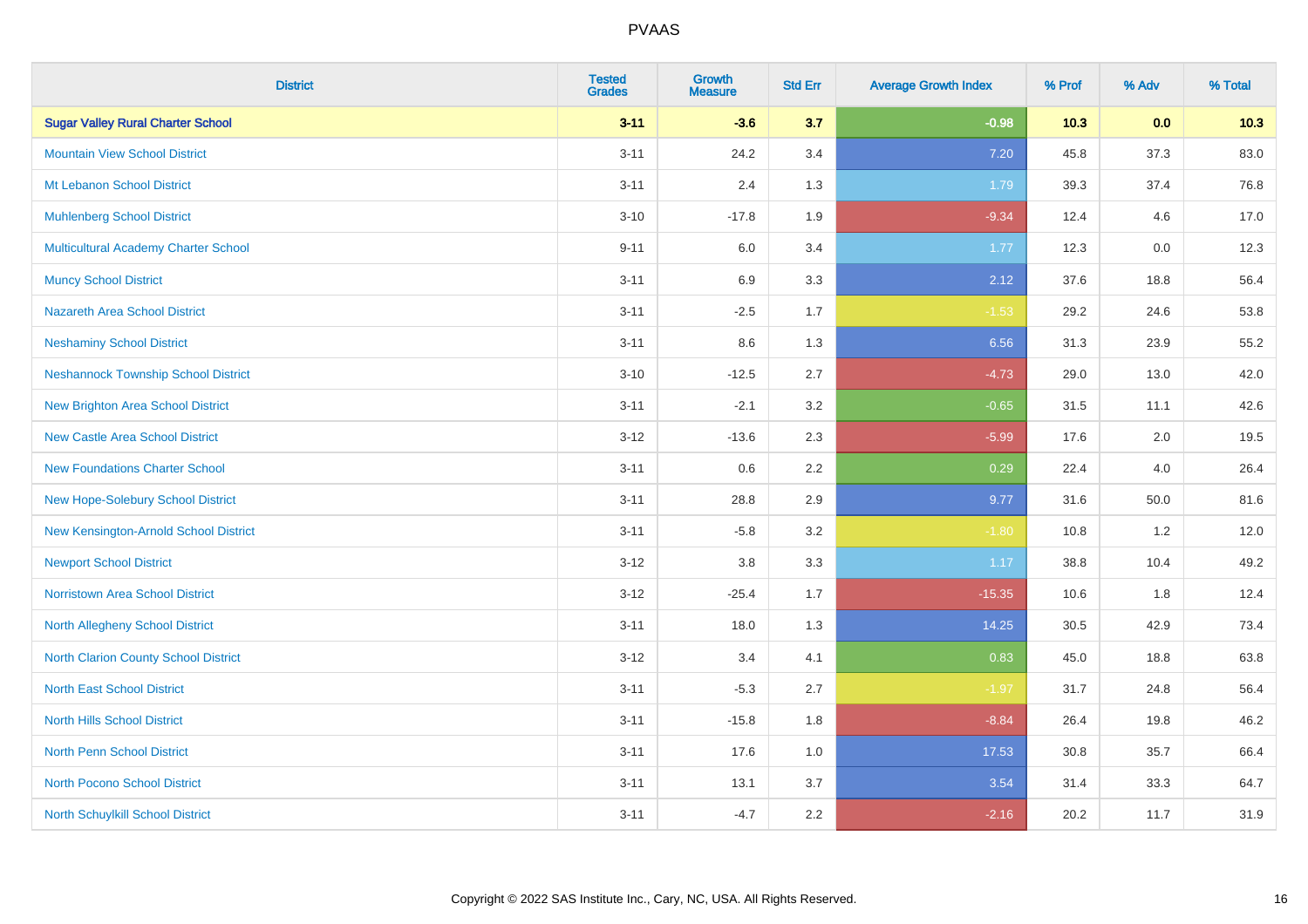| <b>District</b>                           | <b>Tested</b><br><b>Grades</b> | <b>Growth</b><br><b>Measure</b> | <b>Std Err</b> | <b>Average Growth Index</b> | % Prof | % Adv   | % Total |
|-------------------------------------------|--------------------------------|---------------------------------|----------------|-----------------------------|--------|---------|---------|
| <b>Sugar Valley Rural Charter School</b>  | $3 - 11$                       | $-3.6$                          | 3.7            | $-0.98$                     | 10.3   | 0.0     | 10.3    |
| <b>North Star School District</b>         | $3 - 11$                       | 1.1                             | 3.3            | 0.34                        | 26.2   | 20.0    | 46.2    |
| Northampton Area School District          | $3 - 11$                       | 3.2                             | 1.5            | 2.05                        | 29.8   | 17.9    | 47.7    |
| <b>Northeast Bradford School District</b> | $3 - 10$                       | $-5.0$                          | 3.7            | $-1.35$                     | 30.6   | 4.8     | 35.5    |
| Northeastern York School District         | $3 - 11$                       | 3.8                             | 1.8            | 2.11                        | 32.7   | 21.0    | 53.7    |
| Northern Bedford County School District   | $3 - 11$                       | $-2.3$                          | 3.3            | $-0.69$                     | 26.2   | 16.9    | 43.1    |
| Northern Cambria School District          | $3 - 11$                       | $-0.3$                          | 3.4            | $-0.09$                     | 26.5   | 1.2     | 27.7    |
| Northern Lebanon School District          | $3 - 11$                       | $-0.7$                          | 2.3            | $-0.29$                     | 18.8   | 6.8     | 25.6    |
| Northern Lehigh School District           | $3 - 12$                       | 6.1                             | 2.5            | 2.42                        | 21.4   | 18.0    | 39.3    |
| Northern Potter School District           | $3 - 12$                       | 6.8                             | 4.6            | 1.48                        | 30.6   | 11.1    | 41.7    |
| Northern Tioga School District            | $3 - 12$                       | 6.8                             | 2.6            | 2.64                        | 25.0   | 16.9    | 41.9    |
| Northern York County School District      | $3 - 11$                       | 8.4                             | 1.8            | 4.63                        | 24.3   | 23.1    | 47.4    |
| <b>Northgate School District</b>          | $3 - 11$                       | $-3.0$                          | 3.4            | $-0.85$                     | 35.6   | $6.8\,$ | 42.4    |
| <b>Northwest Area School District</b>     | $3 - 10$                       | $-3.2$                          | 3.3            | $-0.97$                     | 30.4   | 13.0    | 43.5    |
| Northwestern Lehigh School District       | $3 - 11$                       | $-2.4$                          | 2.1            | $-1.14$                     | 41.7   | 17.9    | 59.5    |
| <b>Northwestern School District</b>       | $3 - 11$                       | $-14.6$                         | 3.2            | $-4.51$                     | 32.5   | 13.7    | 46.2    |
| <b>Norwin School District</b>             | $3 - 11$                       | $-1.1$                          | 1.6            | $-0.70$                     | 37.7   | 27.6    | 65.2    |
| <b>Octorara Area School District</b>      | $3 - 11$                       | $-7.5$                          | 3.2            | $-2.35$                     | 26.1   | 17.0    | 43.2    |
| Oil City Area School District             | $3 - 11$                       | 8.6                             | 2.4            | 3.56                        | 29.1   | 13.1    | 42.2    |
| <b>Old Forge School District</b>          | $3 - 12$                       | $-11.3$                         | 3.1            | $-3.62$                     | 28.6   | 13.2    | 41.8    |
| <b>Oley Valley School District</b>        | $3 - 11$                       | 1.4                             | 2.4            | 0.56                        | 37.4   | 23.9    | 61.4    |
| <b>Oswayo Valley School District</b>      | $3 - 12$                       | 9.9                             | 5.1            | 1.93                        | 26.5   | 44.1    | 70.6    |
| <b>Otto-Eldred School District</b>        | $3 - 11$                       | $-0.5$                          | 3.5            | $-0.13$                     | 35.8   | 10.5    | 46.3    |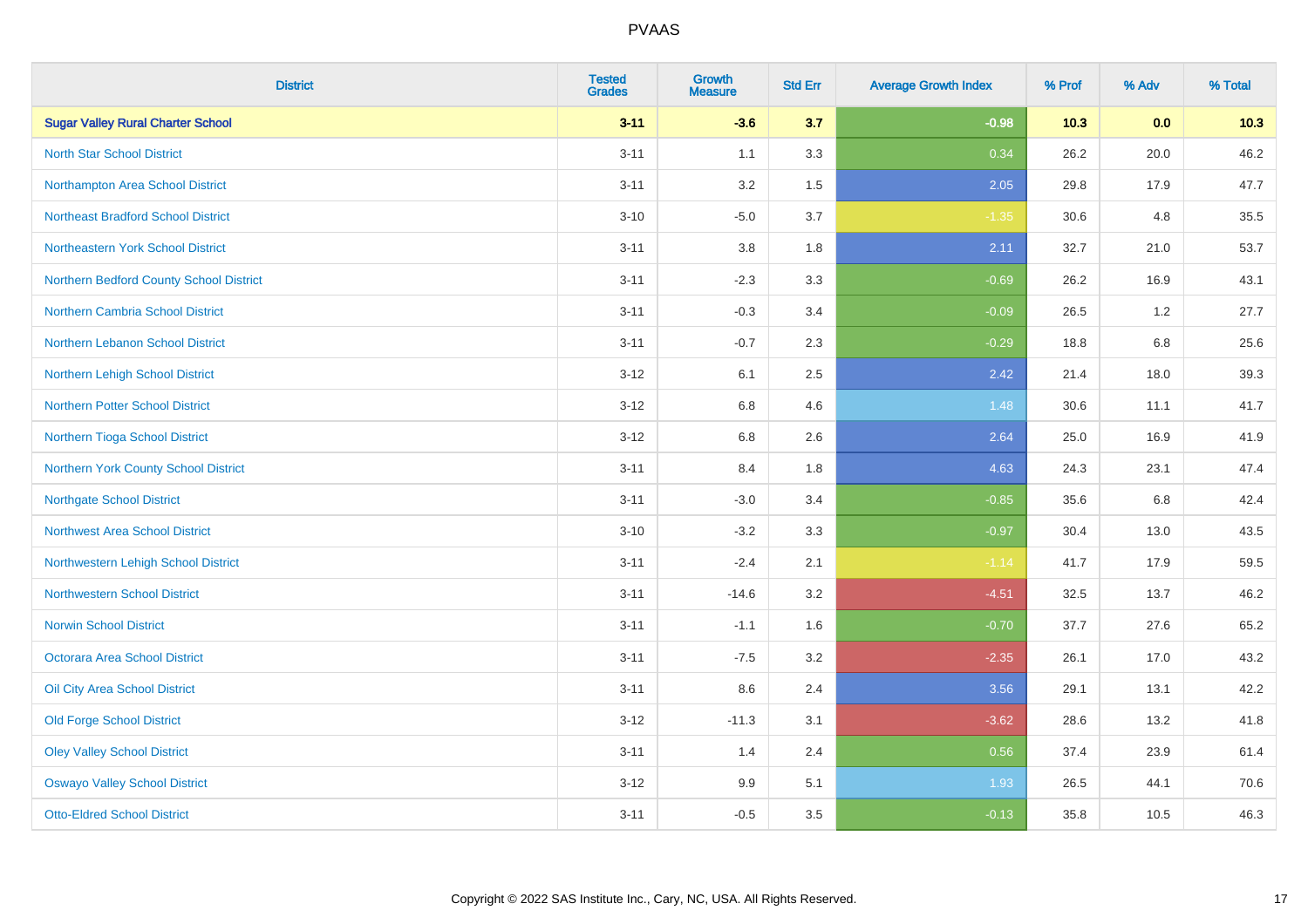| <b>District</b>                               | <b>Tested</b><br><b>Grades</b> | <b>Growth</b><br><b>Measure</b> | <b>Std Err</b> | <b>Average Growth Index</b> | % Prof | % Adv | % Total |
|-----------------------------------------------|--------------------------------|---------------------------------|----------------|-----------------------------|--------|-------|---------|
| <b>Sugar Valley Rural Charter School</b>      | $3 - 11$                       | $-3.6$                          | 3.7            | $-0.98$                     | 10.3   | 0.0   | 10.3    |
| <b>Owen J Roberts School District</b>         | $3 - 11$                       | $-3.5$                          | 1.5            | $-2.27$                     | 36.8   | 24.4  | 61.2    |
| <b>Oxford Area School District</b>            | $3 - 11$                       | $-3.1$                          | 1.8            | $-1.77$                     | 27.5   | 14.5  | 42.0    |
| <b>Palisades School District</b>              | $3 - 11$                       | 7.7                             | 2.9            | 2.66                        | 27.8   | 20.3  | 48.1    |
| <b>Palmerton Area School District</b>         | $3 - 11$                       | $-0.9$                          | 2.7            | $-0.34$                     | 34.3   | 14.3  | 48.6    |
| Palmyra Area School District                  | $3 - 11$                       | 16.2                            | 1.8            | 9.02                        | 38.8   | 34.0  | 72.8    |
| <b>Panther Valley School District</b>         | $3 - 12$                       | $-13.3$                         | 3.2            | $-4.10$                     | 31.5   | 4.1   | 35.6    |
| <b>Parkland School District</b>               | $3 - 11$                       | $-3.7$                          | 1.2            | $-3.17$                     | 31.4   | 30.6  | 62.0    |
| Pen Argyl Area School District                | $3 - 12$                       | 12.8                            | 2.5            | 5.10                        | 28.5   | 23.8  | 52.3    |
| <b>Penn Cambria School District</b>           | $3 - 11$                       | $-4.5$                          | 2.4            | $-1.86$                     | 27.3   | 15.8  | 43.2    |
| <b>Penn Hills School District</b>             | $3 - 11$                       | 0.0                             | 2.4            | 0.02                        | 18.4   | 7.1   | 25.6    |
| <b>Penn Manor School District</b>             | $3 - 11$                       | 7.1                             | 1.5            | 4.82                        | 26.7   | 20.5  | 47.2    |
| <b>Penncrest School District</b>              | $3 - 11$                       | 6.0                             | 1.9            | 3.24                        | 31.1   | 16.9  | 48.0    |
| <b>Penn-Delco School District</b>             | $3 - 11$                       | 1.3                             | 1.8            | 0.75                        | 26.5   | 12.6  | 39.1    |
| <b>Pennridge School District</b>              | $3 - 10$                       | 7.4                             | 1.5            | 5.10                        | 32.0   | 27.6  | 59.6    |
| <b>Penns Manor Area School District</b>       | $3 - 12$                       | $-1.9$                          | 3.5            | $-0.55$                     | 24.2   | 3.8   | 28.0    |
| <b>Penns Valley Area School District</b>      | $3 - 12$                       | 14.1                            | 2.6            | 5.33                        | 29.6   | 23.3  | 52.9    |
| <b>Pennsbury School District</b>              | $3 - 11$                       | 5.6                             | 1.3            | 4.38                        | 37.7   | 27.7  | 65.4    |
| Pennsylvania Cyber Charter School             | $3 - 11$                       | 0.6                             | 1.5            | 0.37                        | 20.8   | 8.1   | 28.9    |
| Pennsylvania Distance Learning Charter School | $3 - 12$                       | 6.8                             | 3.4            | 1.99                        | 19.8   | 6.2   | 25.9    |
| Pennsylvania Leadership Charter School        | $3 - 11$                       | 8.0                             | 1.9            | 4.22                        | 33.1   | 27.8  | 60.9    |
| Pennsylvania Virtual Charter School           | $3 - 11$                       | 4.4                             | 3.4            | 1.31                        | 29.8   | 21.2  | 51.0    |
| <b>Penn-Trafford School District</b>          | $3 - 11$                       | 2.9                             | 1.8            | 1.68                        | 46.3   | 26.2  | 72.5    |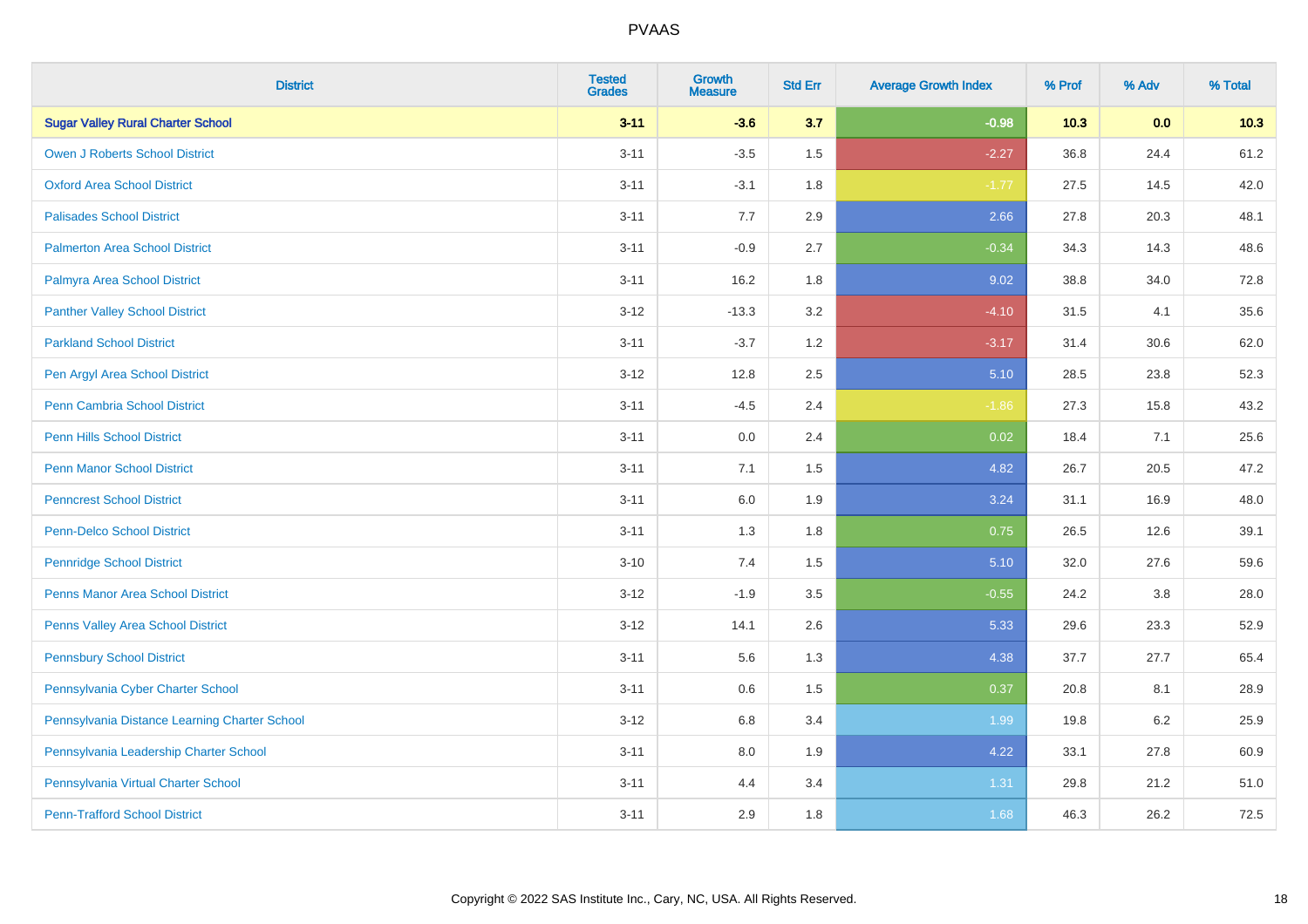| <b>District</b>                                    | <b>Tested</b><br><b>Grades</b> | <b>Growth</b><br><b>Measure</b> | <b>Std Err</b> | <b>Average Growth Index</b> | % Prof | % Adv   | % Total |
|----------------------------------------------------|--------------------------------|---------------------------------|----------------|-----------------------------|--------|---------|---------|
| <b>Sugar Valley Rural Charter School</b>           | $3 - 11$                       | $-3.6$                          | 3.7            | $-0.98$                     | 10.3   | 0.0     | 10.3    |
| People For People Charter School                   | $3 - 12$                       | 6.4                             | 5.6            | 1.15                        | 2.4    | 0.0     | 2.4     |
| <b>Pequea Valley School District</b>               | $3 - 11$                       | 18.0                            | 3.1            | 5.74                        | 29.2   | 37.5    | 66.7    |
| <b>Perkiomen Valley School District</b>            | $3 - 11$                       | 2.7                             | $1.5\,$        | 1.83                        | 35.0   | 25.3    | 60.3    |
| Perseus House Charter School Of Excellence         | $6 - 11$                       | $-6.4$                          | 2.6            | $-2.50$                     | 0.9    | 0.0     | 0.9     |
| <b>Peters Township School District</b>             | $3 - 11$                       | 14.1                            | 1.7            | 8.16                        | 35.2   | 41.6    | 76.8    |
| Philadelphia Academy Charter School                | $3 - 11$                       | $-14.7$                         | 2.7            | $-5.42$                     | 21.6   | 3.9     | 25.5    |
| Philadelphia City School District                  | $3 - 12$                       | $-7.8$                          | 0.6            | $-13.43$                    | 16.4   | 6.5     | 22.9    |
| Philadelphia Electrical & Tech Charter High School | $10 - 10$                      | 1.2                             | 2.6            | 0.45                        | 0.9    | 0.0     | 0.9     |
| Philipsburg-Osceola Area School District           | $3 - 11$                       | 4.1                             | 3.0            | 1.37                        | 22.5   | 16.2    | 38.8    |
| Phoenixville Area School District                  | $3 - 11$                       | 7.3                             | 1.8            | 3.96                        | 32.3   | 27.6    | 59.8    |
| <b>Pine Grove Area School District</b>             | $3 - 11$                       | $-1.1$                          | 3.0            | $-0.36$                     | 29.5   | 14.3    | 43.8    |
| <b>Pine-Richland School District</b>               | $3 - 11$                       | 9.3                             | 1.7            | 5.56                        | 42.3   | 35.8    | 78.1    |
| <b>Pittsburgh School District</b>                  | $3 - 11$                       | $-13.0$                         | 1.1            | $-12.25$                    | 16.1   | 6.5     | 22.6    |
| <b>Pittston Area School District</b>               | $3 - 11$                       | $-8.2$                          | 2.2            | $-3.75$                     | 26.7   | 14.8    | 41.5    |
| <b>Pleasant Valley School District</b>             | $3 - 11$                       | $-3.3$                          | 1.8            | $-1.80$                     | 28.5   | 10.4    | 39.0    |
| <b>Plum Borough School District</b>                | $3 - 11$                       | $-9.4$                          | 2.4            | $-3.98$                     | 32.9   | 27.4    | 60.4    |
| Pocono Mountain School District                    | $3 - 12$                       | $-4.3$                          | 1.8            | $-2.43$                     | 35.5   | 17.1    | 52.6    |
| <b>Port Allegany School District</b>               | $3 - 11$                       | 6.5                             | 3.7            | 1.74                        | 26.4   | 11.3    | 37.7    |
| <b>Portage Area School District</b>                | $3 - 10$                       | $-0.5$                          | 3.3            | $-0.14$                     | 27.0   | 20.6    | 47.6    |
| <b>Pottsgrove School District</b>                  | $3 - 11$                       | $-5.5$                          | 2.0            | $-2.78$                     | 28.6   | 10.3    | 38.8    |
| <b>Pottstown School District</b>                   | $3 - 12$                       | 2.0                             | 2.2            | 0.88                        | 19.4   | $6.2\,$ | 25.6    |
| <b>Pottsville Area School District</b>             | $3 - 12$                       | $-4.9$                          | 2.1            | $-2.36$                     | 21.8   | 7.9     | 29.6    |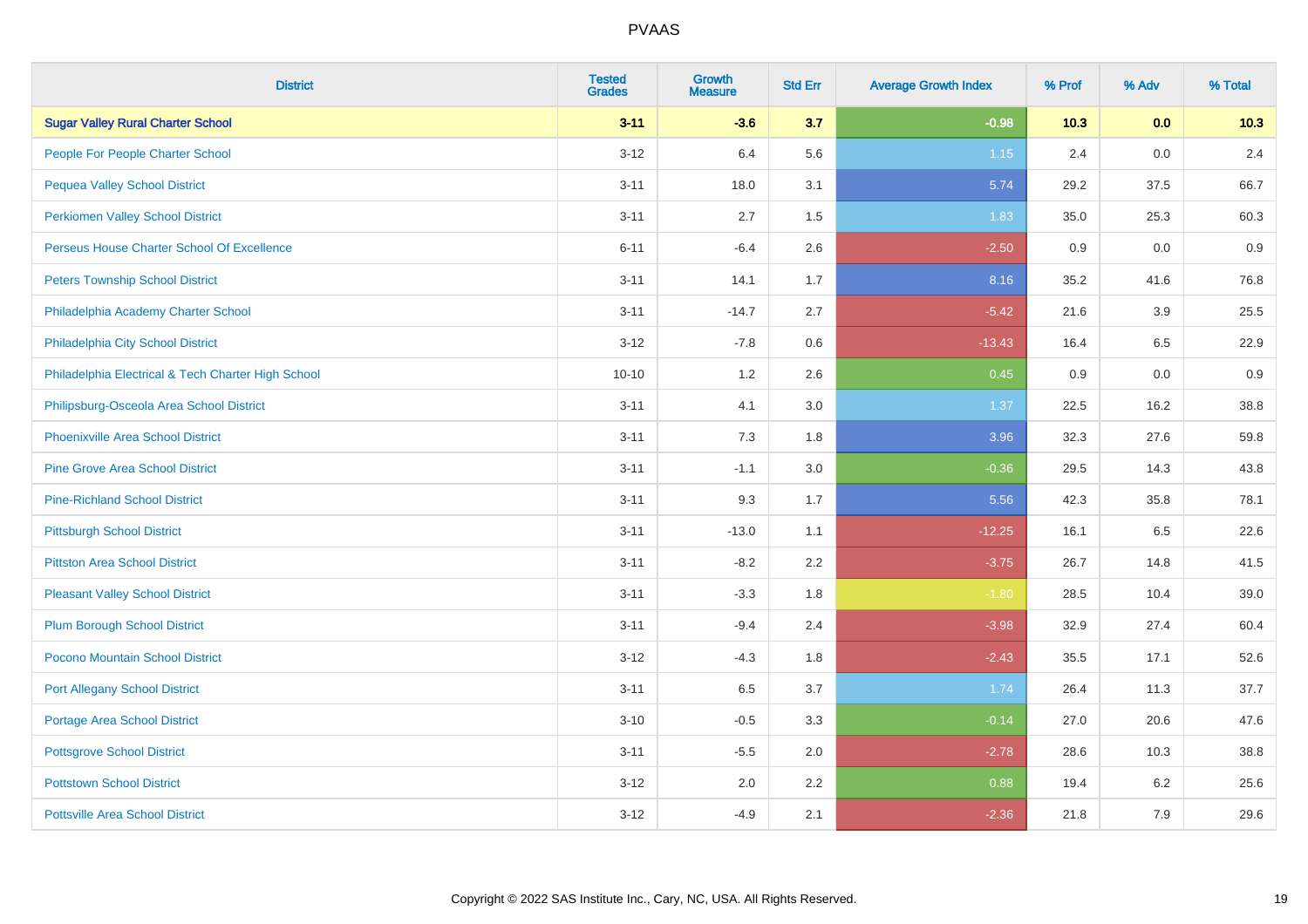| <b>District</b>                                                       | <b>Tested</b><br><b>Grades</b> | <b>Growth</b><br><b>Measure</b> | <b>Std Err</b> | <b>Average Growth Index</b> | % Prof | % Adv   | % Total |
|-----------------------------------------------------------------------|--------------------------------|---------------------------------|----------------|-----------------------------|--------|---------|---------|
| <b>Sugar Valley Rural Charter School</b>                              | $3 - 11$                       | $-3.6$                          | 3.7            | $-0.98$                     | 10.3   | 0.0     | 10.3    |
| Preparatory Charter School Of Mathematics, Science, Tech, And Careers | $9 - 10$                       | $-5.1$                          | 2.5            | $-2.03$                     | 6.3    | 1.4     | 7.7     |
| Propel Charter School - Braddock Hills                                | $3 - 11$                       | $-2.1$                          | 3.3            | $-0.63$                     | 4.8    | 3.2     | 8.1     |
| <b>Propel Charter School-Homestead</b>                                | $3 - 11$                       | $-5.0$                          | 3.9            | $-1.27$                     | 7.3    | $0.0\,$ | 7.3     |
| <b>Propel Charter School-Montour</b>                                  | $3 - 10$                       | $-3.4$                          | 3.6            | $-0.93$                     | 7.7    | 0.0     | 7.7     |
| <b>Punxsutawney Area School District</b>                              | $3 - 11$                       | 15.8                            | 2.7            | 5.83                        | 18.6   | 29.0    | 47.6    |
| <b>Purchase Line School District</b>                                  | $3 - 12$                       | 4.3                             | 3.3            | 1.30                        | 32.3   | 9.0     | 41.4    |
| <b>Quaker Valley School District</b>                                  | $3 - 11$                       | 12.2                            | 2.5            | 4.90                        | 39.5   | 26.4    | 65.9    |
| <b>Quakertown Community School District</b>                           | $3 - 12$                       | $-4.3$                          | 1.5            | $-2.79$                     | 33.8   | 20.1    | 53.8    |
| <b>Radnor Township School District</b>                                | $3 - 12$                       | 7.5                             | 1.9            | 4.03                        | 33.0   | 38.3    | 71.3    |
| <b>Reach Cyber Charter School</b>                                     | $3 - 11$                       | 1.4                             | 3.6            | 0.40                        | 32.9   | 15.2    | 48.1    |
| <b>Reading School District</b>                                        | $3 - 11$                       | 4.3                             | 1.2            | 3.71                        | 16.8   | 6.0     | 22.8    |
| <b>Red Lion Area School District</b>                                  | $3 - 11$                       | 4.5                             | 1.9            | 2.31                        | 32.3   | 21.5    | 53.8    |
| <b>Redbank Valley School District</b>                                 | $3 - 11$                       | $-7.5$                          | 3.1            | $-2.41$                     | 12.4   | 10.6    | 23.1    |
| Renaissance Academy Charter School                                    | $3 - 11$                       | $-5.6$                          | 3.1            | $-1.79$                     | 28.4   | 18.5    | 46.9    |
| <b>Reynolds School District</b>                                       | $3 - 10$                       | $-3.0$                          | 3.5            | $-0.87$                     | 27.3   | 9.1     | 36.4    |
| <b>Richland School District</b>                                       | $3 - 11$                       | $-6.9$                          | 2.6            | $-2.63$                     | 40.1   | 20.9    | 61.0    |
| <b>Ridgway Area School District</b>                                   | $3 - 11$                       | $-6.1$                          | 4.0            | $-1.53$                     | 42.2   | 15.6    | 57.8    |
| <b>Ridley School District</b>                                         | $3 - 12$                       | 0.3                             | 1.6            | 0.21                        | 32.0   | 10.7    | 42.6    |
| <b>Ringgold School District</b>                                       | $3 - 11$                       | 2.9                             | 2.2            | 1.32                        | 23.8   | 13.3    | 37.1    |
| <b>Riverside Beaver County School District</b>                        | $3 - 11$                       | $-5.5$                          | 2.7            | $-2.03$                     | 35.8   | 23.2    | 59.0    |
| <b>Riverside School District</b>                                      | $3 - 11$                       | $-6.2$                          | 2.7            | $-2.33$                     | 20.8   | 17.0    | 37.7    |
| <b>Riverview School District</b>                                      | $3 - 11$                       | $-13.0$                         | 4.0            | $-3.29$                     | 43.1   | 7.8     | 51.0    |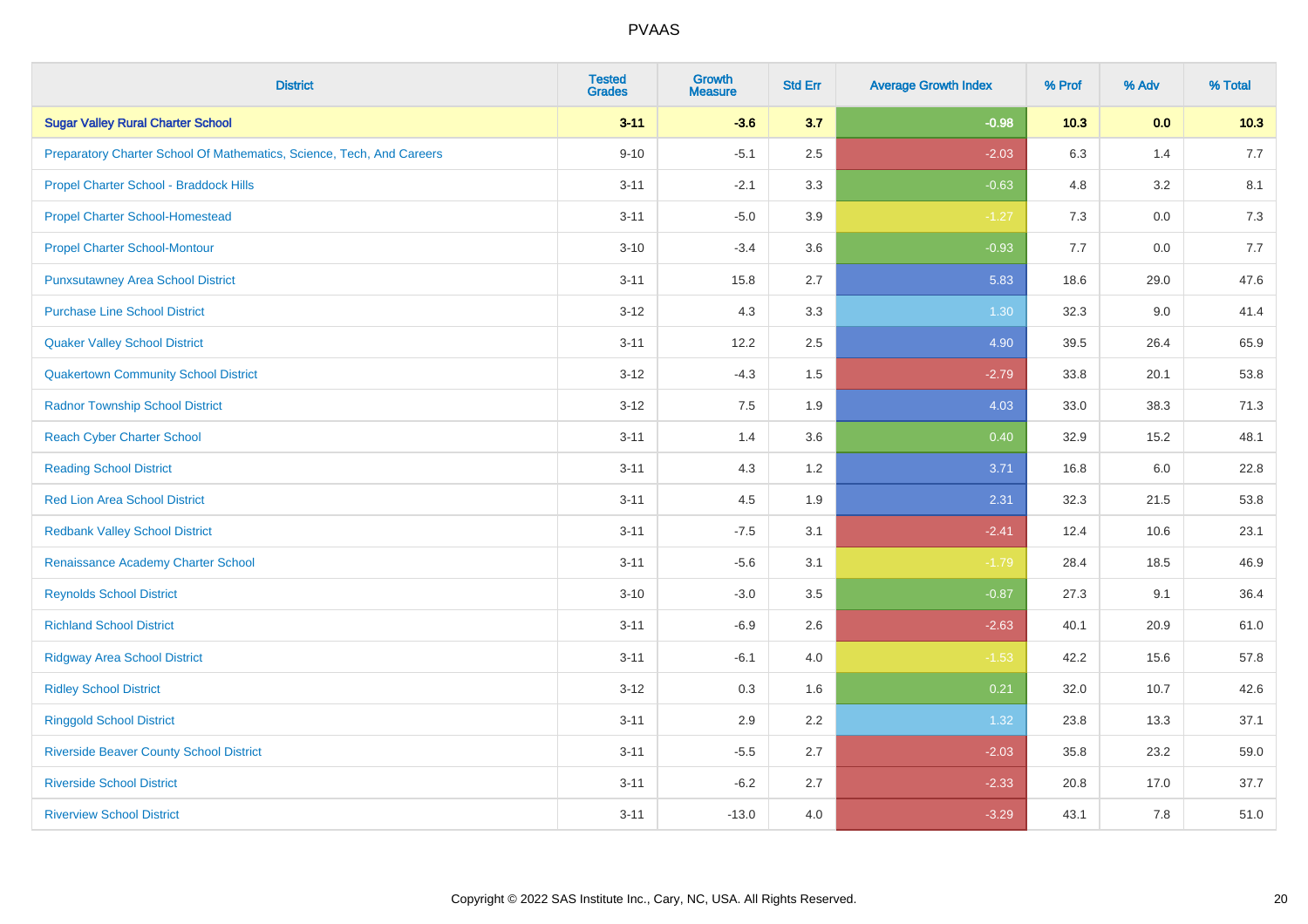| <b>District</b>                               | <b>Tested</b><br><b>Grades</b> | Growth<br><b>Measure</b> | <b>Std Err</b> | <b>Average Growth Index</b> | % Prof | % Adv | % Total |
|-----------------------------------------------|--------------------------------|--------------------------|----------------|-----------------------------|--------|-------|---------|
| <b>Sugar Valley Rural Charter School</b>      | $3 - 11$                       | $-3.6$                   | 3.7            | $-0.98$                     | 10.3   | 0.0   | 10.3    |
| <b>Roberto Clemente Charter School</b>        | $3 - 12$                       | $-3.3$                   | 4.1            | $-0.79$                     | 22.7   | 4.6   | 27.3    |
| <b>Rochester Area School District</b>         | $3 - 11$                       | $-5.7$                   | 3.9            | $-1.45$                     | 14.9   | 2.1   | 17.0    |
| <b>Rose Tree Media School District</b>        | $3 - 10$                       | $-2.8$                   | 2.1            | $-1.33$                     | 35.2   | 29.6  | 64.8    |
| Saint Marys Area School District              | $3 - 11$                       | 6.0                      | 2.2            | 2.69                        | 35.4   | 18.3  | 53.7    |
| <b>Salisbury Township School District</b>     | $3 - 11$                       | 5.8                      | 3.6            | 1.62                        | 24.4   | 12.6  | 37.0    |
| Salisbury-Elk Lick School District            | $3 - 11$                       | $-8.4$                   | 5.8            | $-1.45$                     | 33.3   | 5.6   | 38.9    |
| <b>Saucon Valley School District</b>          | $3 - 11$                       | 18.9                     | 2.2            | 8.48                        | 26.0   | 39.6  | 65.6    |
| <b>Sayre Area School District</b>             | $3 - 11$                       | 5.8                      | 3.2            | 1.81                        | 30.3   | 21.0  | 51.3    |
| <b>School Lane Charter School</b>             | $3 - 11$                       | 2.6                      | 3.6            | 0.72                        | 23.1   | 18.7  | 41.8    |
| Schuylkill Haven Area School District         | $3 - 11$                       | $-5.3$                   | 2.7            | $-1.96$                     | 22.2   | 11.6  | 33.8    |
| <b>Schuylkill Valley School District</b>      | $3 - 11$                       | $-1.0$                   | 2.2            | $-0.47$                     | 29.8   | 20.2  | 50.0    |
| <b>Scranton School District</b>               | $3 - 12$                       | $-10.1$                  | 2.5            | $-4.04$                     | 20.0   | 7.7   | 27.7    |
| Selinsgrove Area School District              | $3 - 12$                       | $-5.7$                   | 2.1            | $-2.74$                     | 25.4   | 13.9  | 39.2    |
| <b>Seneca Valley School District</b>          | $3 - 11$                       | $0.8\,$                  | 1.4            | 0.54                        | 40.6   | 25.2  | 65.8    |
| <b>Shade-Central City School District</b>     | $3 - 11$                       | $-14.6$                  | 4.0            | $-3.68$                     | 9.6    | 0.0   | 9.6     |
| <b>Shaler Area School District</b>            | $3 - 11$                       | $-2.1$                   | 1.8            | $-1.18$                     | 32.0   | 13.0  | 45.0    |
| <b>Shamokin Area School District</b>          | $3 - 11$                       | $-2.6$                   | 2.5            | $-1.06$                     | 19.6   | 9.8   | 29.3    |
| <b>Shanksville-Stonycreek School District</b> | $3 - 10$                       | $-8.6$                   | 5.5            | $-1.55$                     | 17.6   | 23.5  | 41.2    |
| <b>Sharon City School District</b>            | $3 - 11$                       | $-6.5$                   | 2.3            | $-2.79$                     | 13.1   | 5.0   | 18.1    |
| <b>Sharpsville Area School District</b>       | $3 - 11$                       | 3.8                      | 3.7            | 1.04                        | 41.1   | 23.2  | 64.3    |
| <b>Shenandoah Valley School District</b>      | $3 - 11$                       | $-4.5$                   | 3.5            | $-1.29$                     | 14.3   | 0.0   | 14.3    |
| Shenango Area School District                 | $3 - 11$                       | 1.7                      | 3.2            | 0.52                        | 41.4   | 13.8  | 55.3    |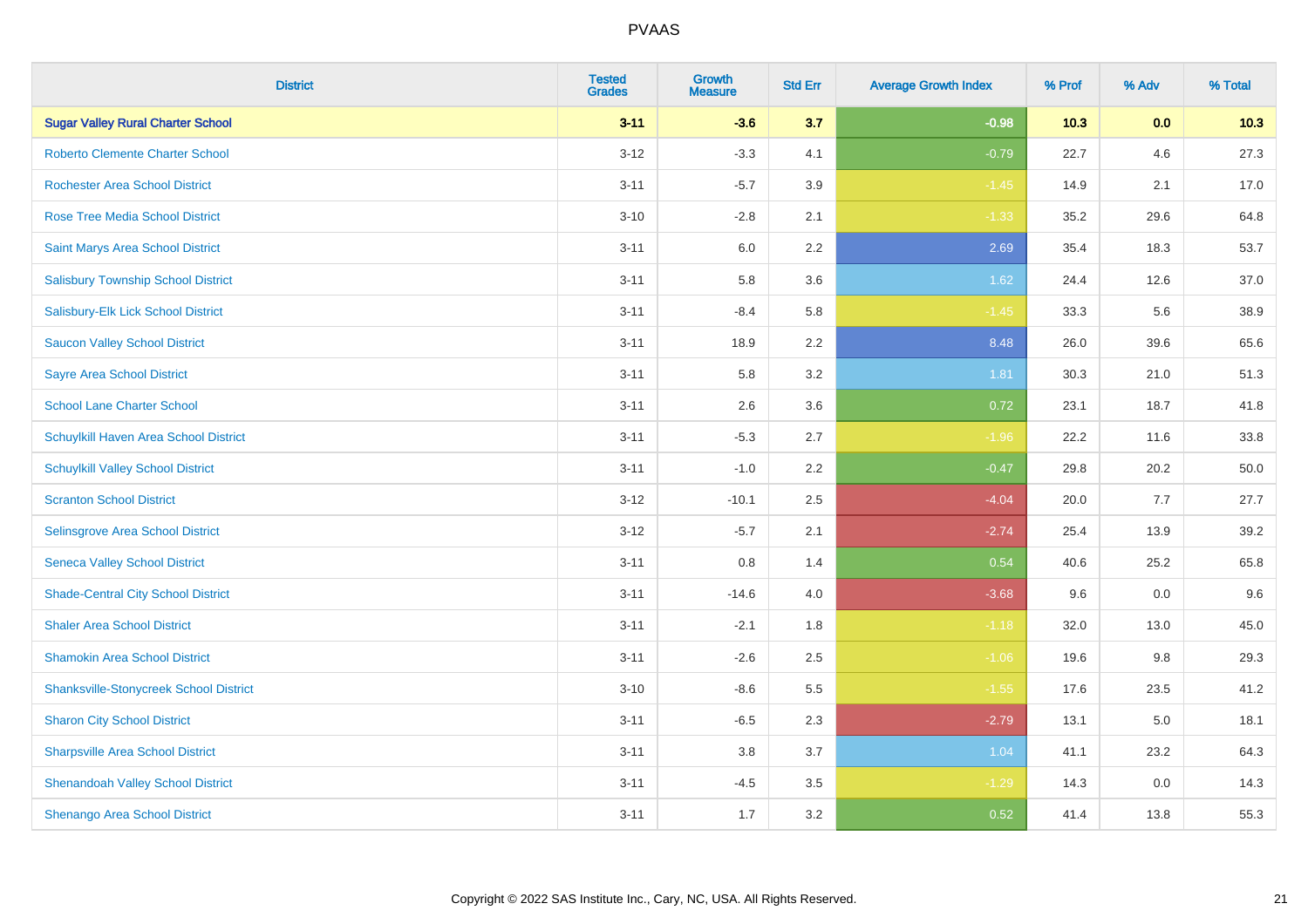| <b>District</b>                            | <b>Tested</b><br><b>Grades</b> | <b>Growth</b><br><b>Measure</b> | <b>Std Err</b> | <b>Average Growth Index</b> | % Prof | % Adv | % Total |
|--------------------------------------------|--------------------------------|---------------------------------|----------------|-----------------------------|--------|-------|---------|
| <b>Sugar Valley Rural Charter School</b>   | $3 - 11$                       | $-3.6$                          | 3.7            | $-0.98$                     | 10.3   | 0.0   | 10.3    |
| <b>Shikellamy School District</b>          | $3 - 10$                       | $-8.3$                          | 2.4            | $-3.42$                     | 20.8   | 18.5  | 39.2    |
| <b>Shippensburg Area School District</b>   | $3 - 11$                       | 0.5                             | 1.8            | 0.26                        | 23.5   | 22.8  | 46.3    |
| <b>Slippery Rock Area School District</b>  | $3 - 11$                       | $-3.8$                          | 2.5            | $-1.56$                     | 30.8   | 21.9  | 52.7    |
| <b>Smethport Area School District</b>      | $3 - 12$                       | 5.8                             | 3.8            | $1.52$                      | 24.6   | 20.0  | 44.6    |
| <b>Solanco School District</b>             | $3 - 11$                       | 2.2                             | 1.8            | 1.18                        | 27.2   | 15.0  | 42.3    |
| <b>Somerset Area School District</b>       | $3 - 11$                       | $-7.6$                          | 2.4            | $-3.17$                     | 21.0   | 14.5  | 35.5    |
| <b>Souderton Area School District</b>      | $3 - 11$                       | 18.5                            | 1.4            | 12.86                       | 39.2   | 31.2  | 70.4    |
| South Allegheny School District            | $3 - 11$                       | $-0.9$                          | 3.1            | $-0.30$                     | 23.8   | 2.5   | 26.2    |
| <b>South Butler County School District</b> | $3 - 10$                       | 6.3                             | 2.2            | 2.80                        | 37.8   | 19.2  | 57.0    |
| South Eastern School District              | $3 - 11$                       | $-1.0$                          | 1.8            | $-0.55$                     | 36.4   | 17.1  | 53.5    |
| South Fayette Township School District     | $3 - 11$                       | 6.0                             | 1.8            | 3.33                        | 32.2   | 38.3  | 70.5    |
| South Middleton School District            | $3 - 11$                       | 4.4                             | 2.2            | 1.95                        | 31.1   | 16.4  | 47.5    |
| <b>South Park School District</b>          | $3 - 11$                       | $-8.8$                          | 2.5            | $-3.46$                     | 28.1   | 17.0  | 45.2    |
| South Side Area School District            | $3 - 11$                       | $-0.6$                          | 3.1            | $-0.19$                     | 24.0   | 28.0  | 52.0    |
| <b>South Western School District</b>       | $3 - 12$                       | 2.5                             | 1.7            | 1.48                        | 36.2   | 19.7  | 55.9    |
| South Williamsport Area School District    | $3 - 10$                       | 0.9                             | 3.1            | 0.31                        | 38.4   | 11.6  | 50.0    |
| <b>Southeast Delco School District</b>     | $3 - 10$                       | 3.9                             | 3.5            | 1.12                        | 18.6   | 3.4   | 22.0    |
| Southeastern Greene School District        | $3 - 10$                       | $-2.3$                          | 4.4            | $-0.53$                     | 29.0   | 9.7   | 38.7    |
| Southern Columbia Area School District     | $3 - 11$                       | $-8.5$                          | 3.0            | $-2.83$                     | 30.5   | 12.8  | 43.3    |
| <b>Southern Fulton School District</b>     | $3 - 11$                       | $-5.1$                          | 4.0            | $-1.29$                     | 21.7   | 13.0  | 34.8    |
| Southern Huntingdon County School District | $3 - 11$                       | $-5.9$                          | 3.4            | $-1.76$                     | 32.8   | 4.9   | 37.7    |
| <b>Southern Lehigh School District</b>     | $3 - 11$                       | $-4.1$                          | 2.1            | $-1.94$                     | 39.3   | 28.0  | 67.2    |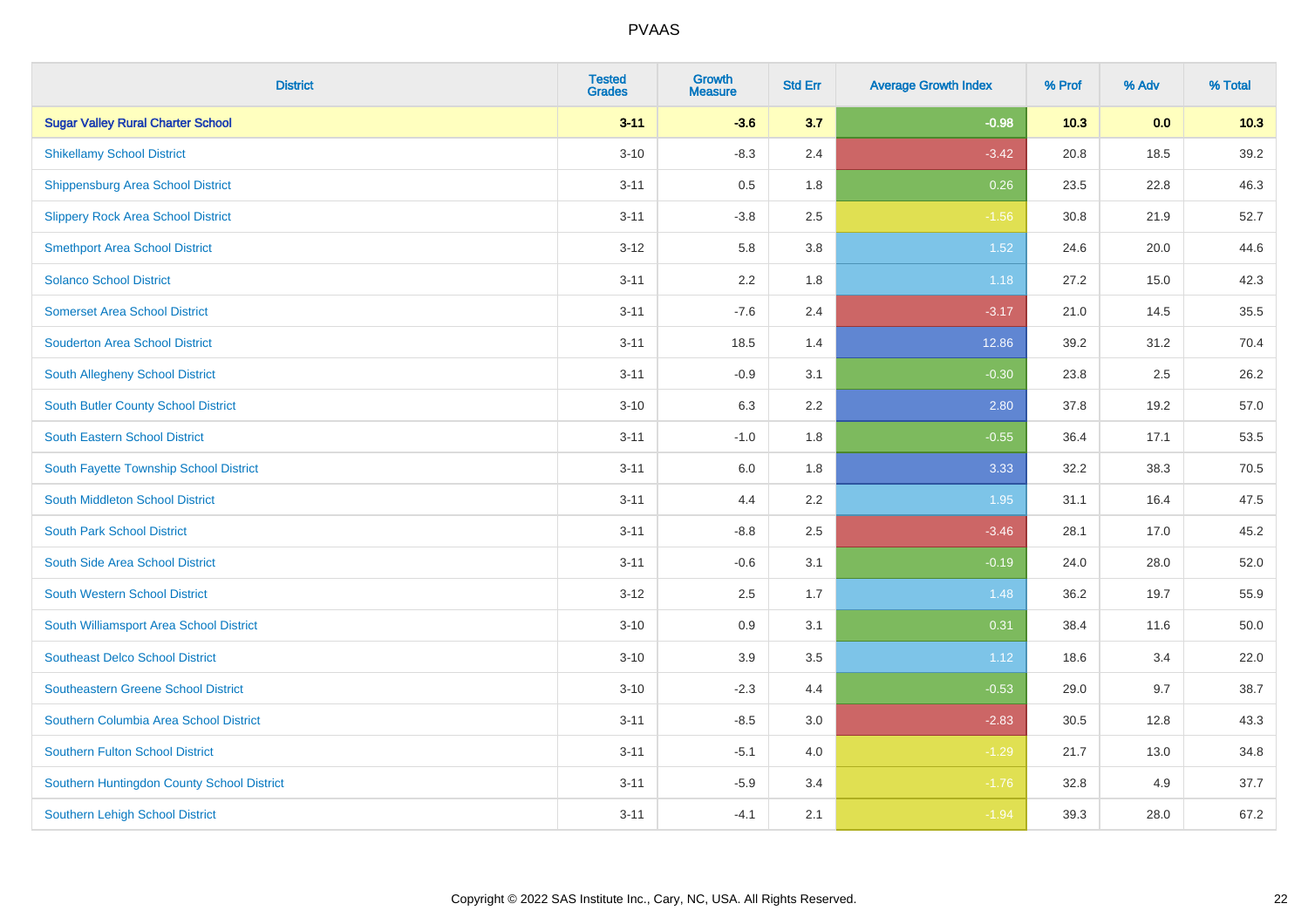| <b>District</b>                              | <b>Tested</b><br><b>Grades</b> | <b>Growth</b><br><b>Measure</b> | <b>Std Err</b> | <b>Average Growth Index</b> | % Prof | % Adv   | % Total |
|----------------------------------------------|--------------------------------|---------------------------------|----------------|-----------------------------|--------|---------|---------|
| <b>Sugar Valley Rural Charter School</b>     | $3 - 11$                       | $-3.6$                          | 3.7            | $-0.98$                     | 10.3   | 0.0     | 10.3    |
| Southern Tioga School District               | $3 - 11$                       | $-0.1$                          | 2.8            | $-0.03$                     | 26.3   | 10.3    | 36.6    |
| <b>Southern York County School District</b>  | $3 - 11$                       | 15.5                            | 1.8            | 8.48                        | 37.6   | 29.2    | 66.8    |
| <b>Southmoreland School District</b>         | $3 - 11$                       | $-12.5$                         | 3.1            | $-4.04$                     | 33.3   | 15.5    | 48.8    |
| <b>Spring Cove School District</b>           | $3 - 11$                       | 9.1                             | 2.4            | 3.77                        | 31.8   | 25.4    | 57.1    |
| <b>Spring Grove Area School District</b>     | $3 - 11$                       | 3.9                             | 2.0            | 1.90                        | 30.0   | 23.0    | 53.0    |
| <b>Springfield School District</b>           | $3 - 11$                       | 1.2                             | 1.7            | 0.69                        | 31.8   | 25.2    | 56.9    |
| <b>Springfield Township School District</b>  | $3 - 11$                       | $-3.9$                          | 3.1            | $-1.27$                     | 37.2   | 30.8    | 68.1    |
| <b>Spring-Ford Area School District</b>      | $3 - 11$                       | 16.6                            | 1.2            | 14.02                       | 30.4   | 45.3    | 75.7    |
| <b>State College Area School District</b>    | $3 - 11$                       | 24.5                            | 1.3            | 18.59                       | 31.9   | 46.9    | 78.8    |
| <b>Steel Valley School District</b>          | $3 - 11$                       | 11.1                            | 3.3            | 3.33                        | 34.8   | 10.1    | 44.9    |
| <b>Steelton-Highspire School District</b>    | $3 - 11$                       | $-5.3$                          | 3.2            | $-1.65$                     | 13.9   | 0.0     | 13.9    |
| <b>Sto-Rox School District</b>               | $3 - 10$                       | $-7.0$                          | 3.5            | $-1.99$                     | 3.2    | $0.0\,$ | 3.2     |
| <b>Stroudsburg Area School District</b>      | $3 - 11$                       | 7.5                             | 1.6            | 4.70                        | 30.4   | 18.3    | 48.7    |
| <b>Sugar Valley Rural Charter School</b>     | $3 - 11$                       | $-3.6$                          | 3.7            | $-0.98$                     | 10.3   | 0.0     | 10.3    |
| <b>Sullivan County School District</b>       | $3 - 10$                       | 2.5                             | 4.3            | 0.58                        | 43.6   | 7.7     | 51.3    |
| <b>Susq-Cyber Charter School</b>             | $9 - 11$                       | $-3.2$                          | 5.8            | $-0.54$                     | 23.8   | 4.8     | 28.6    |
| <b>Susquehanna Community School District</b> | $3 - 11$                       | $-4.5$                          | 3.8            | $-1.19$                     | 31.9   | 8.8     | 40.7    |
| Susquehanna Township School District         | $3 - 12$                       | 3.9                             | 2.7            | 1.45                        | 19.0   | 13.1    | 32.0    |
| <b>Susquenita School District</b>            | $3 - 11$                       | $-5.9$                          | 2.6            | $-2.28$                     | 30.6   | 13.9    | 44.4    |
| <b>Tacony Academy Charter School</b>         | $3 - 11$                       | $-12.9$                         | 3.3            | $-3.90$                     | 8.6    | 1.4     | 10.0    |
| <b>Tamaqua Area School District</b>          | $3 - 12$                       | 6.5                             | 2.4            | 2.72                        | 34.3   | 17.5    | 51.8    |
| <b>Tech Freire Charter School</b>            | $9 - 11$                       | 0.7                             | 2.5            | 0.27                        | 3.6    | 0.0     | 3.6     |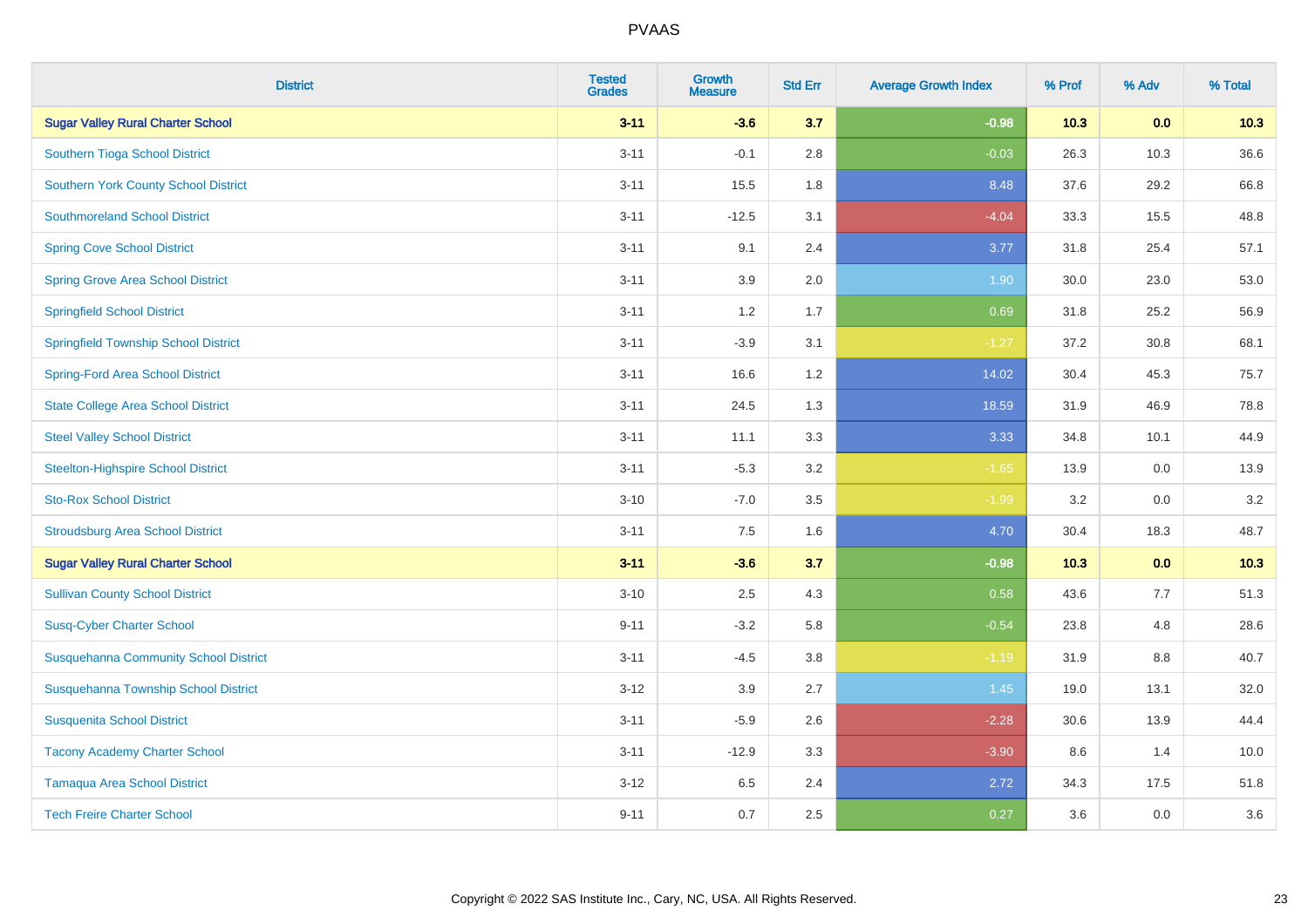| <b>District</b>                               | <b>Tested</b><br><b>Grades</b> | <b>Growth</b><br><b>Measure</b> | <b>Std Err</b> | <b>Average Growth Index</b> | % Prof | % Adv   | % Total |
|-----------------------------------------------|--------------------------------|---------------------------------|----------------|-----------------------------|--------|---------|---------|
| <b>Sugar Valley Rural Charter School</b>      | $3 - 11$                       | $-3.6$                          | 3.7            | $-0.98$                     | 10.3   | 0.0     | 10.3    |
| <b>Tidioute Community Charter School</b>      | $3 - 11$                       | $0.8\,$                         | 4.4            | 0.19                        | 18.1   | 6.9     | 25.0    |
| <b>Titusville Area School District</b>        | $3 - 11$                       | $-5.0$                          | 2.5            | $-1.98$                     | 26.5   | 6.8     | 33.3    |
| <b>Towanda Area School District</b>           | $3 - 11$                       | $-4.0$                          | 2.6            | $-1.52$                     | 24.8   | $9.9\,$ | 34.8    |
| <b>Tredyffrin-Easttown School District</b>    | $3 - 10$                       | 8.7                             | 2.4            | 3.57                        | 35.2   | 35.8    | 71.0    |
| <b>Trinity Area School District</b>           | $3 - 11$                       | $-8.7$                          | 1.8            | $-4.87$                     | 20.9   | 9.8     | 30.8    |
| <b>Tri-Valley School District</b>             | $3 - 10$                       | $-2.7$                          | 3.9            | $-0.69$                     | 31.0   | 9.5     | 40.5    |
| <b>Troy Area School District</b>              | $3 - 10$                       | $-4.7$                          | 3.2            | $-1.46$                     | 22.8   | 16.5    | 39.2    |
| <b>Tulpehocken Area School District</b>       | $3 - 12$                       | 1.0                             | 4.9            | 0.20                        | 11.5   | 23.1    | 34.6    |
| <b>Tunkhannock Area School District</b>       | $3 - 11$                       | 1.4                             | 2.0            | 0.71                        | 29.8   | 18.1    | 47.9    |
| <b>Turkeyfoot Valley Area School District</b> | $3 - 12$                       | $-15.4$                         | 5.8            | $-2.66$                     | 3.8    | 3.8     | 7.6     |
| <b>Tuscarora School District</b>              | $3 - 11$                       | 13.4                            | 2.2            | 6.20                        | 37.1   | 26.3    | 63.4    |
| <b>Tussey Mountain School District</b>        | $3 - 12$                       | $-13.0$                         | 3.3            | $-3.93$                     | 11.1   | $3.2\,$ | 14.3    |
| <b>Twin Valley School District</b>            | $3 - 12$                       | $-3.2$                          | 1.9            | $-1.68$                     | 38.8   | 19.8    | 58.6    |
| <b>Tyrone Area School District</b>            | $3 - 12$                       | 29.2                            | 2.3            | 12.86                       | 36.6   | 29.1    | 65.7    |
| <b>Union Area School District</b>             | $3 - 11$                       | $-6.5$                          | 3.8            | $-1.70$                     | 30.6   | 12.2    | 42.9    |
| <b>Union City Area School District</b>        | $3 - 12$                       | $-8.7$                          | 3.3            | $-2.59$                     | 29.7   | 10.9    | 40.6    |
| <b>Union School District</b>                  | $3 - 12$                       | 2.5                             | 3.7            | 0.69                        | 17.9   | 10.4    | 28.4    |
| <b>Uniontown Area School District</b>         | $3 - 11$                       | $-2.8$                          | 3.1            | $-0.91$                     | 31.7   | 7.3     | 39.0    |
| <b>Unionville-Chadds Ford School District</b> | $3 - 11$                       | 15.8                            | 1.7            | 9.12                        | 31.2   | 48.0    | 79.2    |
| <b>United School District</b>                 | $3 - 11$                       | 6.3                             | 3.3            | 1.89                        | 38.8   | 16.3    | 55.0    |
| <b>Universal Audenried Charter School</b>     | $9 - 11$                       | $-3.8$                          | 2.5            | $-1.53$                     | 3.0    | 0.5     | 3.5     |
| <b>Upper Adams School District</b>            | $3 - 11$                       | 0.9                             | 2.5            | 0.37                        | 33.0   | 17.0    | 50.0    |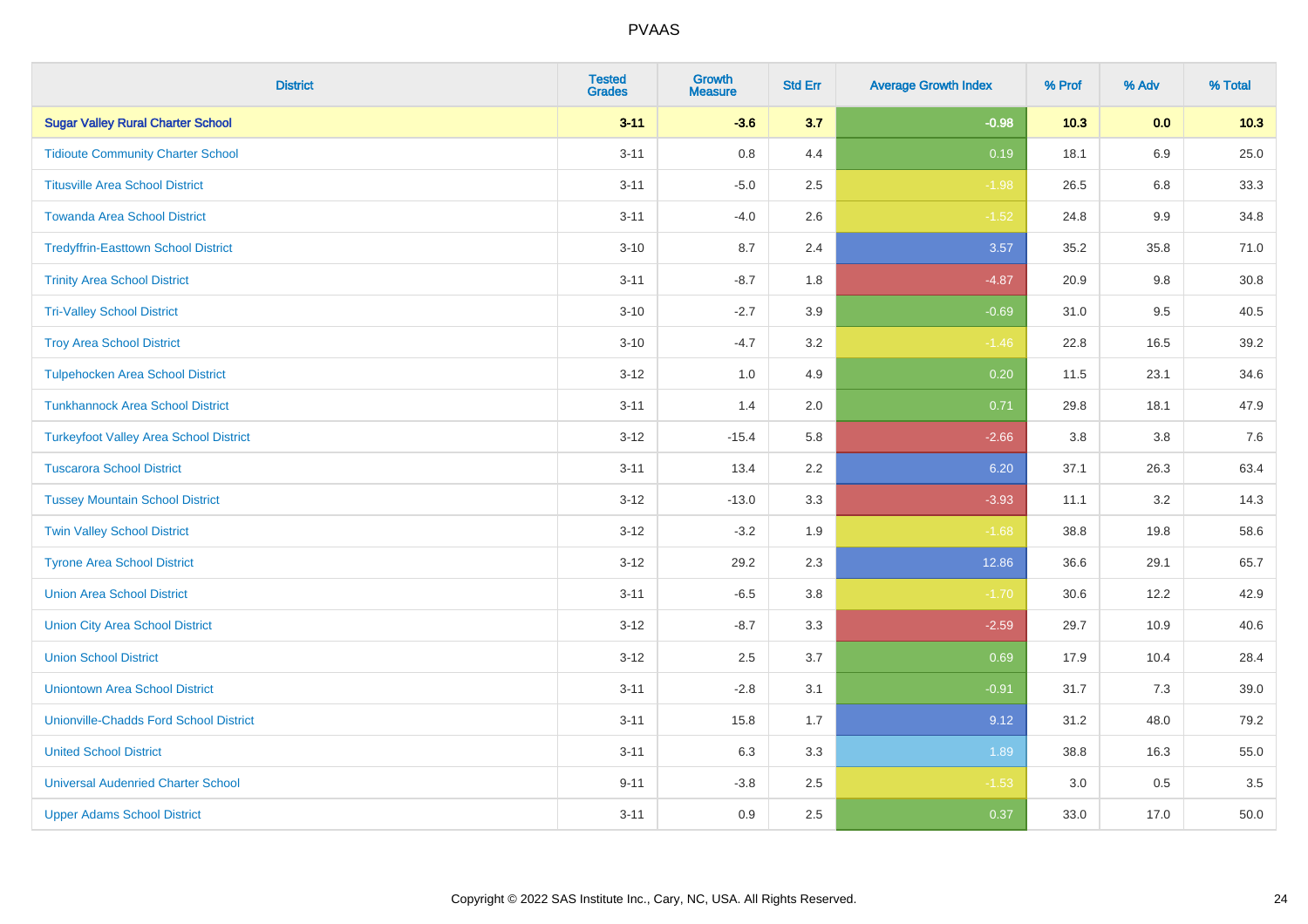| <b>District</b>                                | <b>Tested</b><br><b>Grades</b> | <b>Growth</b><br><b>Measure</b> | <b>Std Err</b> | <b>Average Growth Index</b> | % Prof | % Adv | % Total |
|------------------------------------------------|--------------------------------|---------------------------------|----------------|-----------------------------|--------|-------|---------|
| <b>Sugar Valley Rural Charter School</b>       | $3 - 11$                       | $-3.6$                          | 3.7            | $-0.98$                     | 10.3   | 0.0   | 10.3    |
| <b>Upper Darby School District</b>             | $3-12$                         | 11.2                            | 1.4            | 8.28                        | 23.8   | 11.8  | 35.6    |
| Upper Dauphin Area School District             | $3 - 11$                       | 16.5                            | 5.1            | 3.26                        | 37.5   | 26.8  | 64.3    |
| <b>Upper Dublin School District</b>            | $3 - 12$                       | 2.1                             | 1.8            | 1.19                        | 34.7   | 30.0  | 64.7    |
| <b>Upper Merion Area School District</b>       | $3 - 11$                       | 14.0                            | 2.0            | 7.15                        | 34.4   | 32.6  | 67.0    |
| <b>Upper Moreland Township School District</b> | $3 - 11$                       | 1.1                             | 2.0            | 0.56                        | 24.8   | 26.6  | 51.3    |
| <b>Upper Perkiomen School District</b>         | $3 - 11$                       | 5.7                             | 1.9            | 3.04                        | 25.4   | 19.9  | 45.4    |
| <b>Upper Saint Clair School District</b>       | $3 - 11$                       | 13.8                            | 1.8            | 7.86                        | 32.2   | 44.5  | 76.7    |
| Urban Pathways 6-12 Charter School             | $6 - 11$                       | $-4.1$                          | 5.7            | $-0.72$                     | 0.0    | 0.0   | 0.0     |
| <b>Valley Grove School District</b>            | $3 - 10$                       | $-4.0$                          | 5.5            | $-0.72$                     | 68.4   | 15.8  | 84.2    |
| <b>Valley View School District</b>             | $3 - 11$                       | 9.3                             | 2.2            | 4.18                        | 26.6   | 23.1  | 49.7    |
| <b>Wallenpaupack Area School District</b>      | $3 - 11$                       | $8.8\,$                         | 2.1            | 4.28                        | 28.5   | 18.9  | 47.4    |
| <b>Wallingford-Swarthmore School District</b>  | $3 - 10$                       | $5.0\,$                         | 2.2            | 2.25                        | 33.3   | 37.1  | 70.4    |
| <b>Warren County School District</b>           | $3 - 11$                       | $-0.1$                          | 1.6            | $-0.06$                     | 26.7   | 9.7   | 36.4    |
| <b>Warrior Run School District</b>             | $3 - 11$                       | 10.5                            | 2.7            | 3.86                        | 34.1   | 16.8  | 50.9    |
| <b>Warwick School District</b>                 | $3 - 11$                       | 21.7                            | 1.8            | 11.76                       | 27.7   | 36.3  | 64.0    |
| <b>Washington School District</b>              | $3 - 11$                       | $-15.9$                         | 2.9            | $-5.44$                     | 12.9   | 1.7   | 14.7    |
| <b>Wattsburg Area School District</b>          | $3 - 11$                       | 1.0                             | 2.7            | 0.36                        | 20.4   | 12.4  | 32.7    |
| <b>Wayne Highlands School District</b>         | $3 - 11$                       | 22.5                            | 2.5            | 9.16                        | 33.8   | 40.4  | 74.2    |
| <b>Waynesboro Area School District</b>         | $3 - 12$                       | $3.0\,$                         | 1.8            | 1.67                        | 26.0   | 23.5  | 49.5    |
| <b>Weatherly Area School District</b>          | $3 - 11$                       | $-5.8$                          | 4.0            | $-1.44$                     | 32.1   | 8.9   | 41.1    |
| <b>Wellsboro Area School District</b>          | $3 - 11$                       | $-6.3$                          | 3.0            | $-2.08$                     | 24.4   | 13.4  | 37.8    |
| <b>West Allegheny School District</b>          | $3 - 12$                       | 8.6                             | 2.0            | 4.34                        | 37.3   | 27.2  | 64.5    |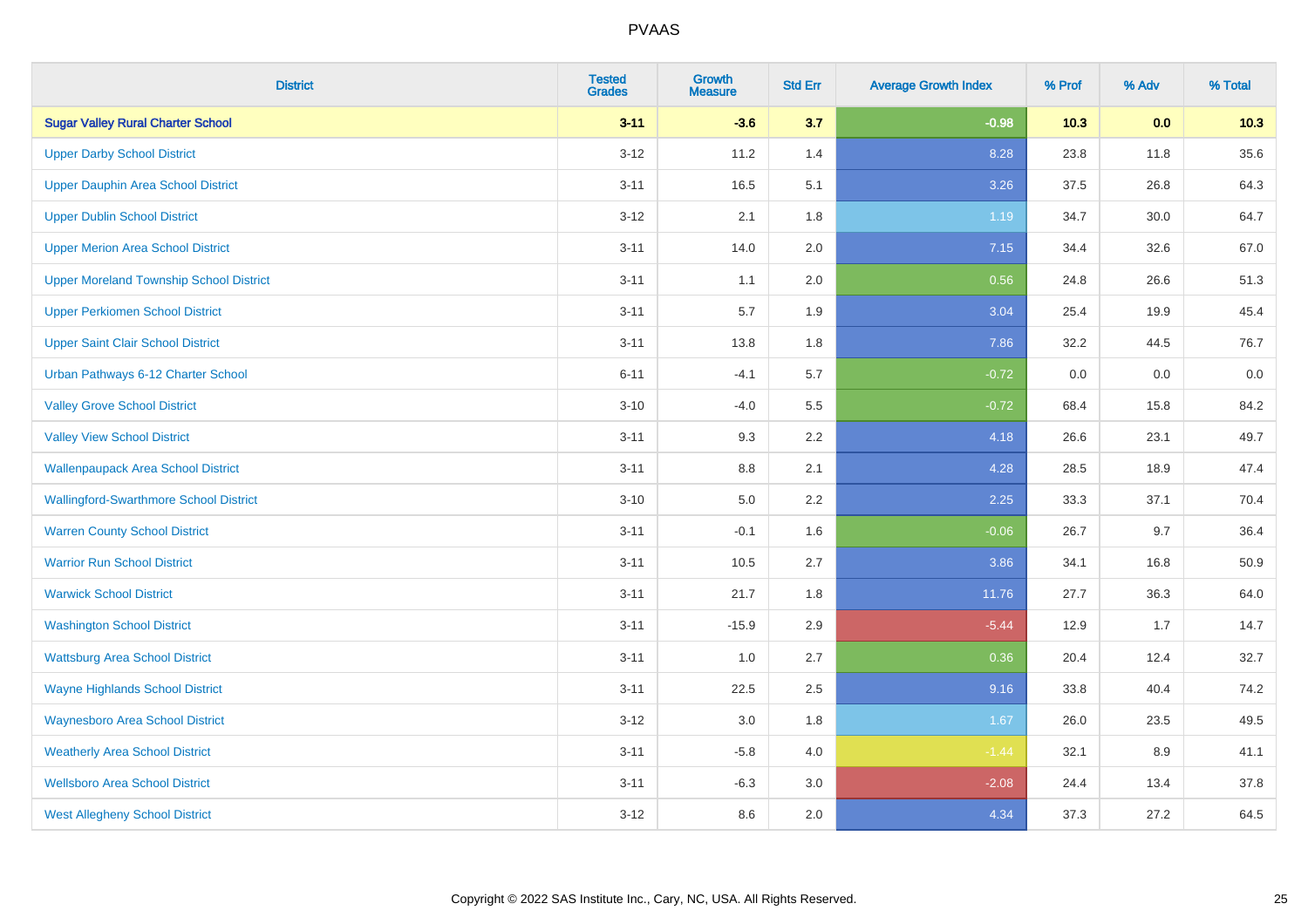| <b>District</b>                                 | <b>Tested</b><br><b>Grades</b> | <b>Growth</b><br><b>Measure</b> | <b>Std Err</b> | <b>Average Growth Index</b> | % Prof | % Adv | % Total |
|-------------------------------------------------|--------------------------------|---------------------------------|----------------|-----------------------------|--------|-------|---------|
| <b>Sugar Valley Rural Charter School</b>        | $3 - 11$                       | $-3.6$                          | 3.7            | $-0.98$                     | 10.3   | 0.0   | 10.3    |
| <b>West Branch Area School District</b>         | $3 - 11$                       | 17.0                            | 3.3            | 5.20                        | 47.1   | 19.1  | 66.2    |
| <b>West Chester Area School District</b>        | $3 - 11$                       | $-2.1$                          | 1.2            | $-1.83$                     | 36.4   | 23.2  | 59.6    |
| <b>West Greene School District</b>              | $3 - 11$                       | $-8.1$                          | 3.9            | $-2.08$                     | 31.0   | 11.9  | 42.9    |
| West Jefferson Hills School District            | $3 - 11$                       | 1.9                             | 1.9            | 0.99                        | 34.8   | 27.3  | 62.1    |
| <b>West Middlesex Area School District</b>      | $3 - 10$                       | $-7.4$                          | 3.5            | $-2.11$                     | 32.0   | 9.6   | 41.6    |
| <b>West Mifflin Area School District</b>        | $3 - 12$                       | $-11.9$                         | 2.5            | $-4.77$                     | 15.9   | 4.0   | 19.9    |
| <b>West Perry School District</b>               | $3 - 11$                       | 11.0                            | 2.3            | 4.76                        | 26.9   | 20.5  | 47.4    |
| <b>West Shore School District</b>               | $3 - 12$                       | 2.2                             | 1.3            | 1.68                        | 31.8   | 15.2  | 47.1    |
| <b>West Side CTC</b>                            | $9 - 10$                       | $-32.0$                         | 3.9            | $-8.16$                     | 5.9    | 0.0   | 5.9     |
| <b>West York Area School District</b>           | $3 - 12$                       | $-9.8$                          | 2.7            | $-3.57$                     | 21.9   | 10.9  | 32.8    |
| <b>Western Beaver County School District</b>    | $3 - 11$                       | $-9.3$                          | 4.2            | $-2.20$                     | 45.1   | 3.9   | 49.0    |
| <b>Western Wayne School District</b>            | $3 - 11$                       | 3.6                             | 2.6            | 1.39                        | 30.8   | 16.2  | 47.0    |
| <b>Westinghouse Arts Academy Charter School</b> | $9 - 10$                       | $-6.0$                          | 3.3            | $-1.81$                     | 20.2   | 8.9   | 29.1    |
| <b>Westmont Hilltop School District</b>         | $3 - 11$                       | $-1.0$                          | 2.8            | $-0.36$                     | 33.3   | 14.7  | 48.0    |
| <b>Whitehall-Coplay School District</b>         | $3 - 11$                       | 11.8                            | 1.7            | 7.06                        | 32.3   | 21.7  | 54.0    |
| <b>Wilkes-Barre Area School District</b>        | $3 - 11$                       | $-12.4$                         | 2.4            | $-5.18$                     | 14.2   | 3.7   | 17.9    |
| <b>William Penn School District</b>             | $3 - 12$                       | 7.0                             | 1.9            | 3.61                        | 14.0   | 7.2   | 21.3    |
| <b>Williams Valley School District</b>          | $3 - 11$                       | 2.6                             | 3.7            | 0.69                        | 17.0   | 5.1   | 22.0    |
| <b>Williamsburg Community School District</b>   | $3 - 11$                       | $-16.9$                         | 4.1            | $-4.14$                     | 22.4   | 0.0   | 22.4    |
| <b>Williamsport Area School District</b>        | $3 - 11$                       | $-11.7$                         | 1.4            | $-8.29$                     | 18.2   | 10.5  | 28.7    |
| <b>Wilmington Area School District</b>          | $3 - 11$                       | 11.1                            | 3.3            | 3.37                        | 29.8   | 26.2  | 56.0    |
| <b>Wilson Area School District</b>              | $3 - 11$                       | $-0.3$                          | 2.4            | $-0.12$                     | 35.4   | 14.6  | 50.0    |